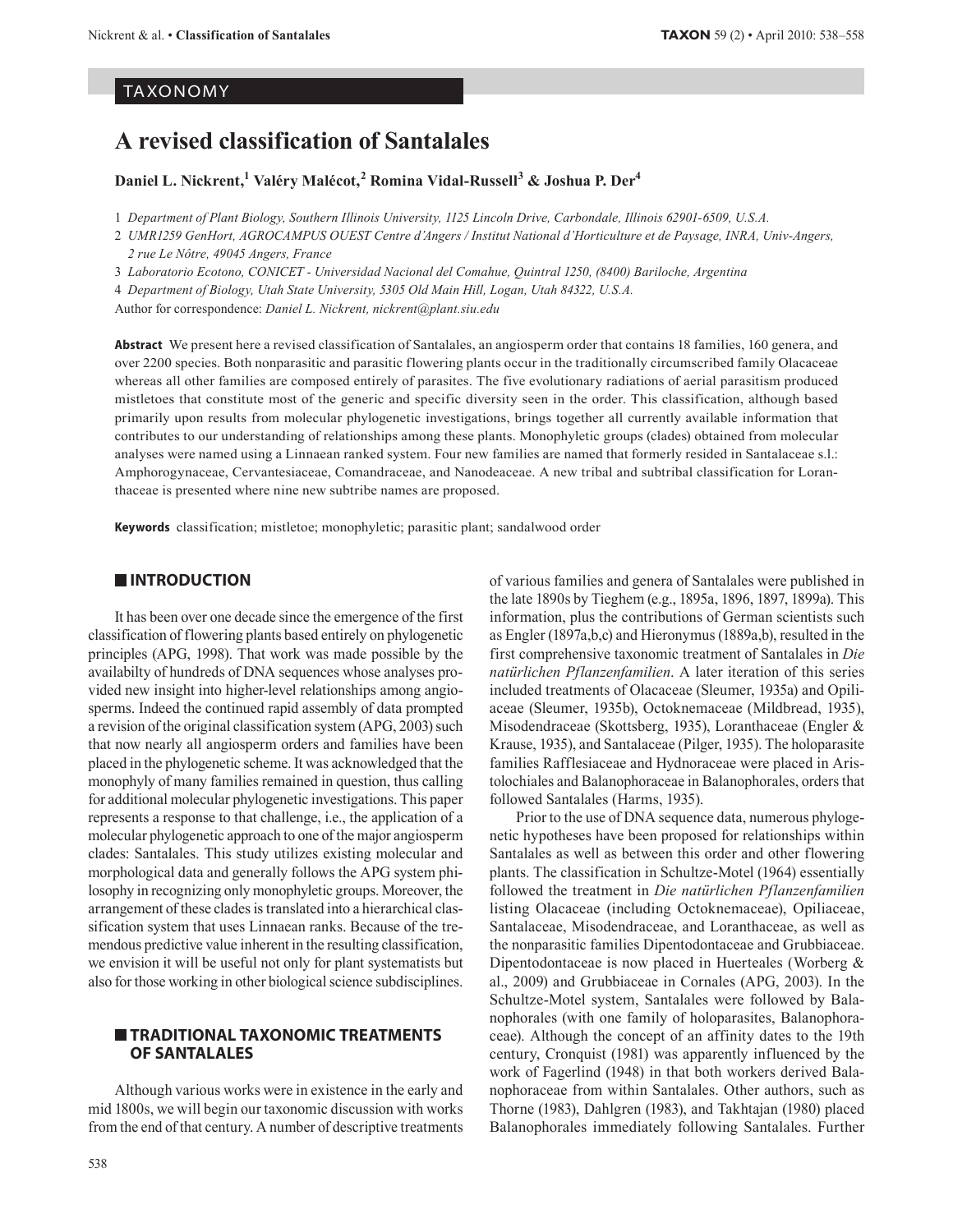variation is apparent in the classification of the holoparasitic order Rafflesiales (Rafflesiaceae plus Hydnoraceae). Cronquist (1981) placed this order in subclass Rosidae (allied with Santalales) whereas most other authors placed it with magnoliid angiosperms. Also included in Santalales by Cronquist (1981) were Dipentodontaceae and Medusandraceae. The latter is now placed in Peridiscaceae of Saxifragales (Soltis & al., 2007).

In addition to the holoparasites, various relationships within and among the remaining families of Santalales have also been suggested. Most authors (e.g., Kuijt, 1968, 1969) considered Olacaceae as the most plesiomorphic family in the order because some of its members have bisexual, dichlamydous, hypogynous flowers and because of the presence of both nonparasites as well as hemiparasites. But as reviewed in Malécot & al. (2004), the exact composition of Olacaceae has been extremely variable historically. A number of families, such as Aptandraceae, Erythropalaceae, Octoknemaceae, Opiliaceae, and Schoepfiaceae, have either been considered a component of, or distinct from, Olacaceae.

The mistletoe habit has also overly influenced workers in classifying together those plants sharing this habit. The most frequent case of this is Loranthaceae that sometimes also includes Viscaceae. The New World mistletoe family Eremolepidaceae (Kuijt, 1988) has had a varied taxonomic history with its component three genera at some time residing in either Loranthaceae, Viscaceae or Santalaceae. The underlying cause for such discrepancies in classification is that various workers have focused upon different characters that they considered "key." For example, Fagerlind (1948) associated Opiliaceae with Misodendraceae owing to their shared "amentiferous" inflorescence. Kuijt (1968) derived Eremolepidaceae from Olacaceae via *Opilia* (Opiliaceae) following this same line of reasoning. Another example is the rationale for drawing a relationship between Rafflesiales and Santalales. Although Cronquist (1981) could cite few characters in common, he focused upon the tendency toward simplification of the ovules, despite the admission that this reflected parallel adaptations to parasitism. He then stated  $(p. 698)$  that "parallelism in a number of features is in itself some indication of relationship, to be considered along with other evidence." Without robust phylogenetic analyses, it is extremely difficult to determine which morphological characters are "key" and when attempting to delimit taxa using such characters, polyphyletic groups inevitably result (Chase & al., 2000). An aim of the molecular phylogenetic approach is to bypass this process and obtain empirical data that allow one to address common ancestry and the actual level of genetic divergence among the taxa.

# **MOLECULAR PHYLOGENETIC STUDIES OF SANTALALES**

The most recent broad-scale molecular phylogenetic studies of angiosperms resolve Santalales as monophyletic with high support, but the placement of this clade among other angiosperm clades was uncertain (Hilu & al., 2003; Soltis & al., 2000, 2003). In these early studies, Santalales emerged from a polytomy with Berberidopsidales, caryophyllids, Saxifragales, rosids and asterids (Judd & Olmstead, 2004). More recently, a molecular phylogenetic study was conducted that utilized over 66 kb of chloroplast sequence data (all protein-coding and four rRNA genes) for 86 angiosperms (Moore & al., 2008). That study gave strong support to the successive sister relationships of Santalales and Berberidopsidales to the Caryophyllales + asterid clade. The four-gene analysis of Soltis & al. (2003) obtained similar relationships but without support, thus this is at present the best hypothesis for the position of Santalales among eudicots.

The first molecular phylogeny of Santalales sampled only four members of this order but documented the utility of nuclear small-subunit (SSU) ribosomal DNA sequences (Nickrent & Franchina, 1990). In a study that compared molecular evolutionary features of SSU rDNA and chloroplast *rbcL* among 62 angiosperms, 15 were from Santalales (Nickrent & Soltis, 1995). That study documented increased substitution rates in SSU rDNA in these parasitic plants, a feature that allowed the resolution of relationships at approximately the same level as *rbcL*. Although taxon sampling was still modest, that study showed a sister relationship between Viscaceae and Santalaceae, the association of Eremolepidaceae with Santalaceae, and the presence of a clade composed of *Schoepfia*, Loranthaceae and Misodendraceae. The following year witnessed the steady accumulation of DNA sequences for additional taxa. An SSU rDNA phylogeny that included 62 members of Santalales was presented by Nickrent & Duff (1996). The first analysis that concatenated SSU and *rbcL* sequences was by Nickrent & al. (1998) wherein a maximum parsimony tree with 37 taxa of Santalales was shown. Strong support was obtained for the monophyly of Loranthaceae, Opiliaceae, and Viscaceae, but Olacaceae and Santalaceae were paraphyletic. Nickrent & Malécot (2001) analyzed SSU and *rbcL* sequences from 54 of the 160 total genera in the order. This increased sampling, focused mainly upon Olacaceae and Santalaceae, allowed additional resolution of clades within these groups, although relationships among the clades along the "spine" of this tree remained poorly resolved. It became apparent that DNA sequences from more rapidly evolving genes would be required to break these polytomies.

Since 2001, phylogenetic studies have been conducted that focused upon relationships within the three largest families: Olacaceae, Santalaceae, and Loranthaceae. In addition to DNA sequences from SSU rDNA and *rbcL*, additional genes have been sampled for these families including chloroplast *matK*, the *trnL-F* region, and *accD* as well as nuclear large-subunit (LSU) rDNA. A molecular phylogeny is now available for Olacaceae that includes all but two genera (Malécot & Nickrent, 2008). Complete generic-level sampling was achieved for Santalaceae and a three-gene concatenated dataset yielded strong support for eight clades (Der & Nickrent, 2008). A molecular phylogeny of all eight species of *Misodendrum* has also been published (Vidal-Russell & Nickrent, 2007). Past molecular phylogenetic work showed that aerial parasites evolved five times independently in Santalales (Nickrent, 2002), but the relative timing of these diversifications was not addressed. Vidal-Russell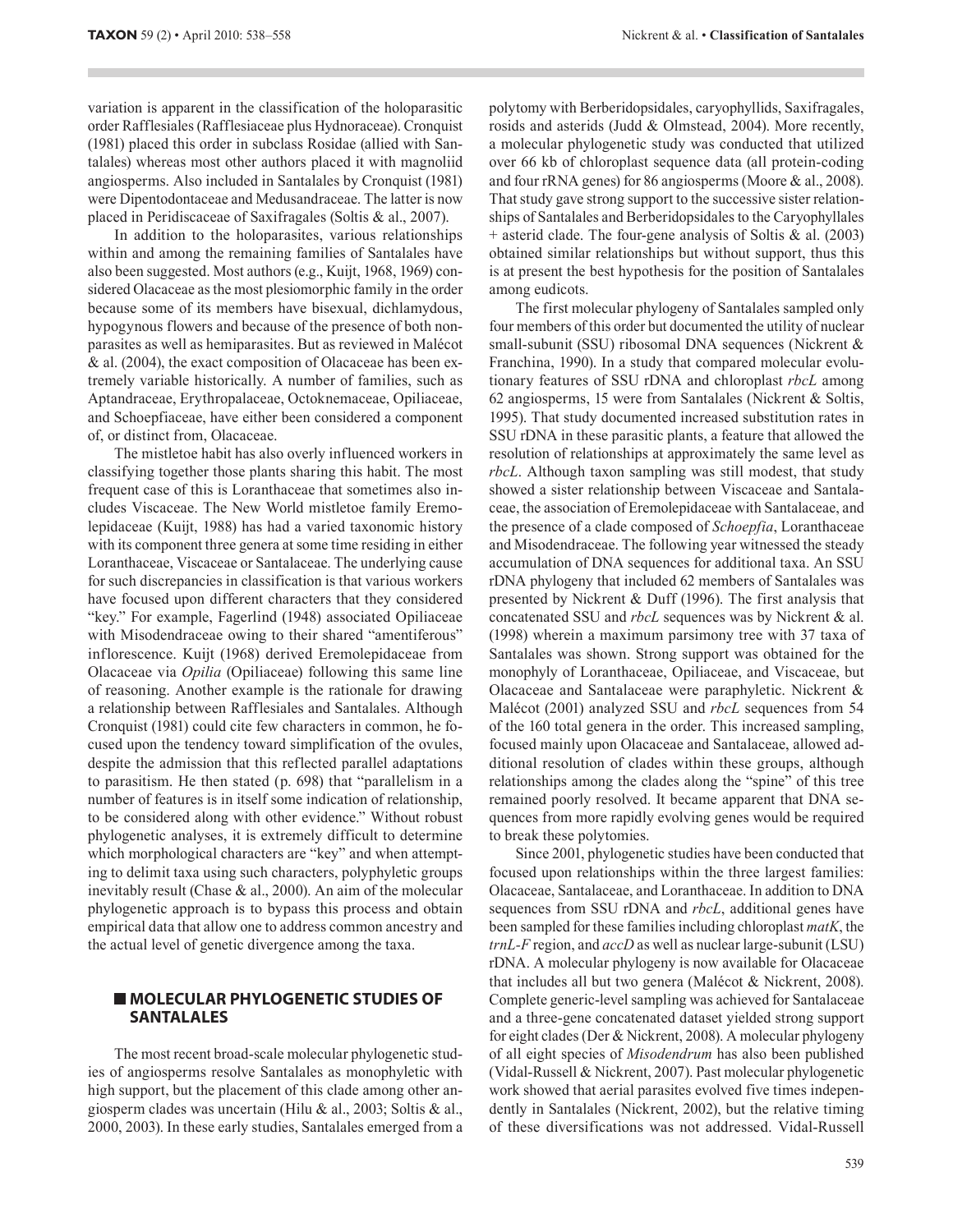& Nickrent (2008b) showed that *Misodendrum* was the first santalalean lineage to evolve the mistletoe habit (ca. 80 Ma) followed by Viscaceae (72 Ma), eremolepidaceous mistletoes in Santalaceae (53 Ma), tribe Amphorogyneae in Santalaceae (46 Ma), and lastly Loranthaceae (28 Ma). The topology of the five-gene tree that included 39 santalalean taxa was essentially fully resolved. A molecular phylogeny of the largest mistletoe family, Loranthaceae, has been generated using multiple gene sequences from 60 of the 73 genera (Vidal-Russell & Nickrent, 2008a). Major findings were that *Nuytsia* was sister to the remaining genera in the family, that aerial parasitism arose once, and that base chromosome numbers correlate well with clades on the tree. One of the most surprising results of molecular phylogenetic work on the holoparasite families Cynomoriaceae and Balanophoraceae was the discovery that the latter family is apparently related to "core" Santalales (Nickrent & al., 2005). This relationship was seen with both nuclear and mitochondrial genes, however, sampling was insufficient to pinpoint the exact phylogenetic placement. The result has been independently corroborated (Barkman & al., 2007; Su & Hu, 2008).

DNA sequence data have been analyzed for most genera in Santalales. Although some relationships remain to be resolved (such as with Balanophoraceae), support is high for a number of major clades. It is therefore timely to draw together the molecular and morphological data on these santalalean clades and propose a revised classification for the entire order.

# **FEATURES CHARACTERIZING SANTALALES**

The presence of unusual fatty acids may be a synapomorphy for Santalales. Long chain polyunsaturated fatty acids, such as minquartynoic, ximeninic or santalbic acids, that are otherwise rare or nonexistent in other angiosperms are found here (Hopkins & Chisholm, 1969; Spitzer & al., 1994, 1997; Orhan & Orhan, 2006; Butaud & al., 2008).

One of the few morphological features that appears to be a synapomorphy for the order is free central placentation with the ovules arranged in a pendulous fashion from the apex of the central column. This type is best developed in Olacaceae and Santalaceae (both s.l.), but it has various modifications such as reduction of the placental column. These reductions are most obvious in viscaceous mistletoes where there is no placenta *per se* but a mound of tissue traditionally called the mamelon (= placental nucellar complex) in which the one functional megaspore mother cell is embedded. A similar reductional trend can be seen in the placenta of various Loranthaceae. In some taxa, such as *Helixanthera*, the placenta is completely absent and the archesporial cells differentiate at the base of the ovarian cavity (Maheshwari & al., 1957; Bhatnagar & Johri, 1983). Apparently not acknowledging the potentiality of convergence or parallelism, Fagerlind (1948) used such data to propose a phylogenetic tree where Balanophorales were derived from within Loranthaceae.

Another rather peculiar feature that occurs throughout various members of the order is the growth of embryo sac cells outside the ovule and in some cases for considerable distances

within the style. This "aggressive" embryo sac behavior is seen in *Olax* (Agarwal, 1963), various Loranthaceae (Bhatnagar & Johri, 1983) and Santalaceae (Rao, 1942).

The flowers in Santalales can be dichlamydous or monochlamydous with either superior or inferior ovaries. When these two features are examined in the context of a molecular phylogenetic tree, the general trend is toward monochlamydous flowers with inferior ovaries as one progresses to more derived taxa (e.g., Viscaceae). That the dichlamydous perianth in many members of Olacaceae s.l. represent sepals and petals has not been questioned, but interpretations begin to diverge when only one perianth whorl exists. In such monochlamydous flowers, the perianth is then either referred to as sepals, petals, or noncommittal terms such as perigone and tepal (Dawson, 1944; Hiepko, 2000). In several santalalean groups, particularly Olacaceae s.l., Schoepfiaceae, Opiliaceae, and Santalaceae s.l., protruberances that alternate with the perianth lobes may occur at the top of the inferior ovary. This structure has been called the calyculus, but whether it is homologous with the calyx (in santalalean taxa where that floral whorl is fully developed) has been contentious. The floral anatomical work of Patil & Pai (1984) demonstrated that the calyculus receives vascular traces, hence they designated this whorl a true calyx, in agreement with Agarwal (1963) and Smith & Smith (1943). Others such as Baillon (1862), Eichler (1878), Engler & Krause (1935) and Schaeppi (1942) consider it as an outgrowth of the floral axis, dilation of the peduncle or even an organ *sui generis* (Maheshwari & Singh, 1952). Bentham & Hooker (1883) as well as most modern workers (Stauffer, 1961a; Patil & Pai, 1984; Endress, 1994; Kuijt, 2003; Der & Nickrent, 2008) regard the calyculus as a remnant of a reduced calyx. An alternative view, that the calyculus is actually of bracteolar (prophyllar) origin, was put forth by Venkata Rao (1964) and this idea is also being advanced by Ronse De Craene (2007) and collaborators. Until detailed evolutionary developmental data have been collected, we will here consider the calyculus homologous with the calyx. When only a single floral whorl is present, we interpret this as the corolla. In most santalalean taxa, the petals are valvate, often with an uncinate thickening at the tip. Stamens are frequently epipetalous and this adnation may occur only very slightly at the base of the corolla or the staminal filament may fuse with nearly the entire length of the corolla tube.

Stauffer (1961a) interpreted the three staminal whorls seen by Valeton in Olacaceae such as *Coula* as two-whorled, with the numbers increased by fission of initials in the inner whorl. Thus, he argued that the basic Bauplan for Santalales was the diplostemonous condition (i.e., the outer staminal whorl opposite the sepals, inner opposite the petals). This basic plan is seen in *Heisteria* and *Ximenia*, but more advanced genera such as *Schoepfia* have lost the outer, antesepalous whorl leaving only the antepetalous whorl. These haplostemonous flowers are then found throughout all remaining families of Santalales. The genus *Olax* and its relatives present floral variants that may represent natural genetic mutants useful in tracing evolutionary and developmental changes. In *Ptychopetalum*, only three of the five outer whorl (antesepalous) stamens are staminodes, the other two remain fertile. In species of *Olax*, the outer whorl is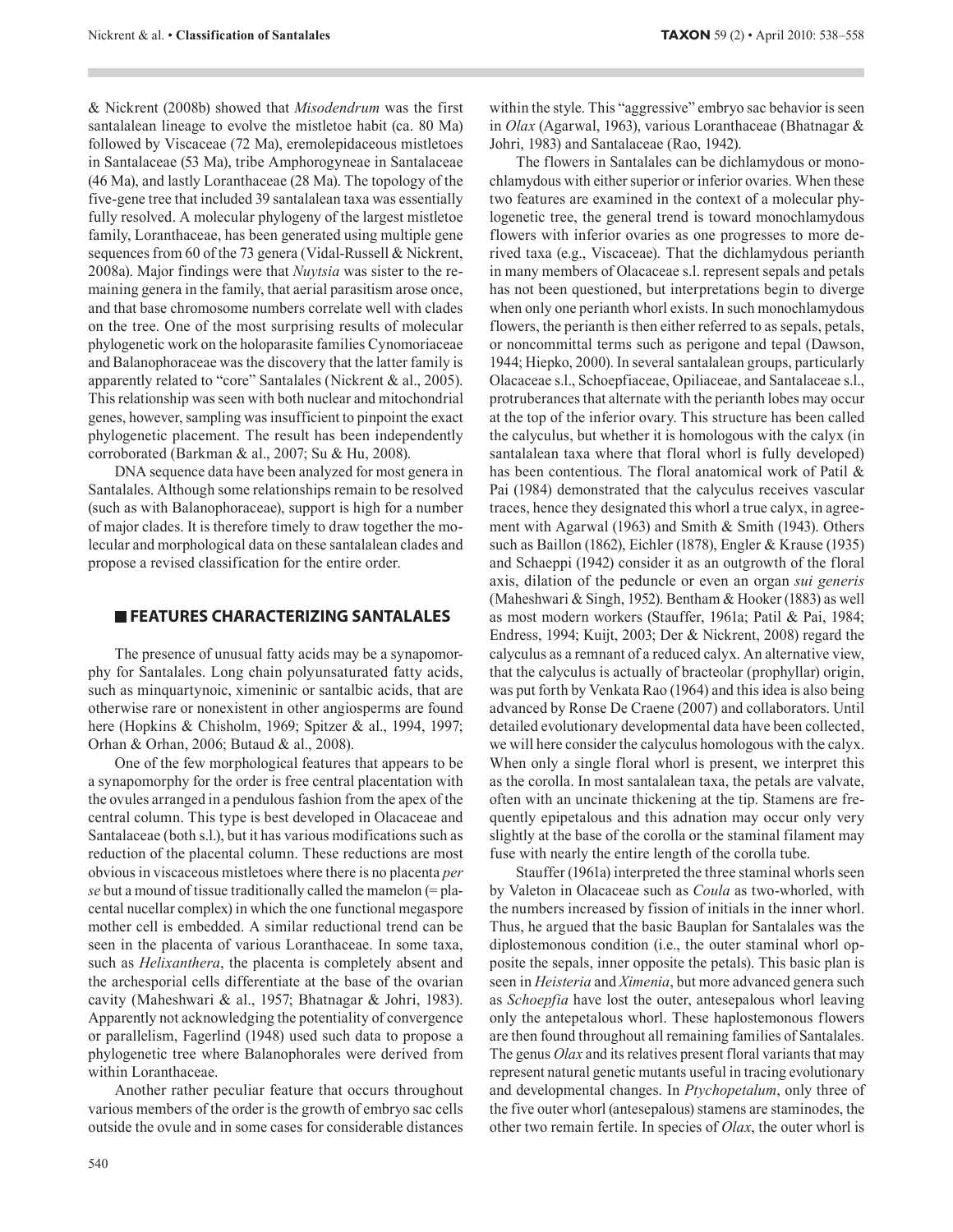usually converted to staminodes and some of these may be lost. For example, in *O. tessmannii* Engl. (a 6-merous species), three of the six staminodes remain whereas in 5-merous species such as *O. subscorpioides* Oliv. and *O. laurentii* (de Wild.) Engl., two have been lost leaving three staminodes. In the 5-merous *O. scandens* Roxb. three stamens are fertile and five are staminodes. Moreover, two of the three fertile stamens are antesepalous and one occurs on the opposite flank of a petal along with a staminode. This petal also has two vascular traces instead of one. These observations, plus the fact that some *Olax* are hexamerous, compels one to consider that the floral plan of pentamerous species is pseudodiplostemonous, i.e., derived from a trimerous protype. This plan is likely the one followed by Caryophyllales (Ronse De Craene & al., 1998), which from recent molecular phylogenetic evidence (Moore & al., 2008; Soltis & al., 2003) is the next clade to evolve among the asterids after Santalales.

Published chromosome numbers have been compiled for all Santalales genera examined (Electronic Supplement to this article).

#### **CLASSIFICATION PHILOSOPHY**

In this paper we present a revised classification system for Santalales that incorporates molecular and morphological data. This classification is needed because relationships among all members of the order have not been addressed for many decades and none have used explicit phylogenetic principles. The major features of our classification system are based upon molecular phylogenetic trees, mainly because cladistic analyses of morphological characters are lacking for most groups (the exception being Olacaceae by Malécot & al., 2004). In addition to recognizing monophyletic groups, we have chosen to assign Linnaean ranks to various clades within the order (Freudenstein, 2005). Because of its size, we have also proposed infrafamilial ranks for the large family Loranthaceae. For families, we have followed Recommendation 16B.1 of the *ICBN* (McNeill & al., 2005) that advises authors to use the oldest name. These names were obtained primarily from Reveal (1997–) and from Hoogland & Reveal (2005).

Although we consider the assignment of ranks to be a somewhat subjective process, we also do not feel that a rank-free system (such as *PhyloCode*) will be fully accepted nor widely adopted in academic and nonacademic circles. We acknowledge that the Linnaean hierarchy has a number of inherent problems such as (1) insufficient ranks to encompass all clades on complex phylogenetic trees; (2) ranks being incomparable across different taxonomic groups; and (3) mandated name changes that cascade into other parts of the classification when taxa are reassigned (Pennisi, 2001; Withgott, 2000). The first problem is not an issue if one accepts that not all clades need to be named (APG, 1998). The second problem would remain even if ranks did not exist; e.g., informal names used for clades could still be used inappropriately, for example when comparing the extent of biodiversity across distantly related taxa. Although we can seldom be certain that a particular phylogenetic relationship

is known, the third problem becomes less of an issue as clade membership is stabilized with increasing amounts of data. Our classification follows the nomenclatural philosophy described as "the monophyletic Linnaean position" (Stevens, 2006).

Classifications become most useful when they simultaneously serve many functions. This is true from a scientific perspective if they are maximally predictive for all biological disciplines and true from a practical perspective if they serve as a means to organize and retrieve information (e.g., herbaria, floras, GenBank, etc.). But as pointed out by Smith & al. (2006), traditional and molecular phylogenetic-based classifications are often incompatible if the principle of monophyly is adopted. They list three directions that can be taken when a traditionally recognized family resides within another (i.e., paraphyly): (1) recognition of paraphyletic families, (2) splitting to maintain monophyletic families, and (3) lumping one family into another. We agree that choice 1 is undesirable and acknowledge that picking between 2 and 3 depends partly upon taste. Although the lumping approach provides the "quick fix," diversity within the resulting family would likely result in the naming of additional, well-marked clades.

Criteria used to decide how to circumscribe families fall into several categories, but a beginning point for discussion can be taken from Backlund & Bremer (1998). Aside from the primary principle of monophyly, they list four secondary principles that involve maximizing (1) stability (= minimizing nomenclatural changes), (2) phylogenetic information (= minimizing redundancy), (3) support for monophyly, and (4) ease of identification (= recognizability). Stevens (pers. comm.) adds two more principles: (5) preservation of groups that are wellestablished in the literature and (6) family size optimization. Attempts to adhere to these principles were made in this work and specifics relating to particular decisions will be discussed below under "Perspectives on the New Santalales Classification".

#### **CLASSIFICATION OF SANTALALES**

The following reclassification of the monophyletic order Santalales contains 18 families, 160 genera, and over 2200 species. Balanophoraceae are not included at this time. This classification is summarized in the consensus phylogeny shown in Fig. 1. Because of its size, Loranthaceae are further classified into tribes and subtribes (Fig. 2 on p. 545).

**1. Family Erythropalaceae Planch. ex Miq. (1856).** — Three genera: *Erythropalum* Blume with one species, *E. scandens*  Blume, of Indomalaysia; *Heisteria* Jacq. with ca. 33 species of tropical America and three African species; and *Maburea* Maas with one species, *M. trinervis* Maas, of Guyana.

*Erythropalum* is a woody climber with axillary tendrils whereas the other two genera are shrubs or trees. Because of its divergent habit, the affinities of *Erythropalum* have never been clear and have led many workers to isolate *Erythropalum* in its own family, Erythropalaceae. Plesiomorphic features shared by all three genera are alternate, simple, petiolate, exstipulate leaves, bisexual flowers, lack of a glandular disk, and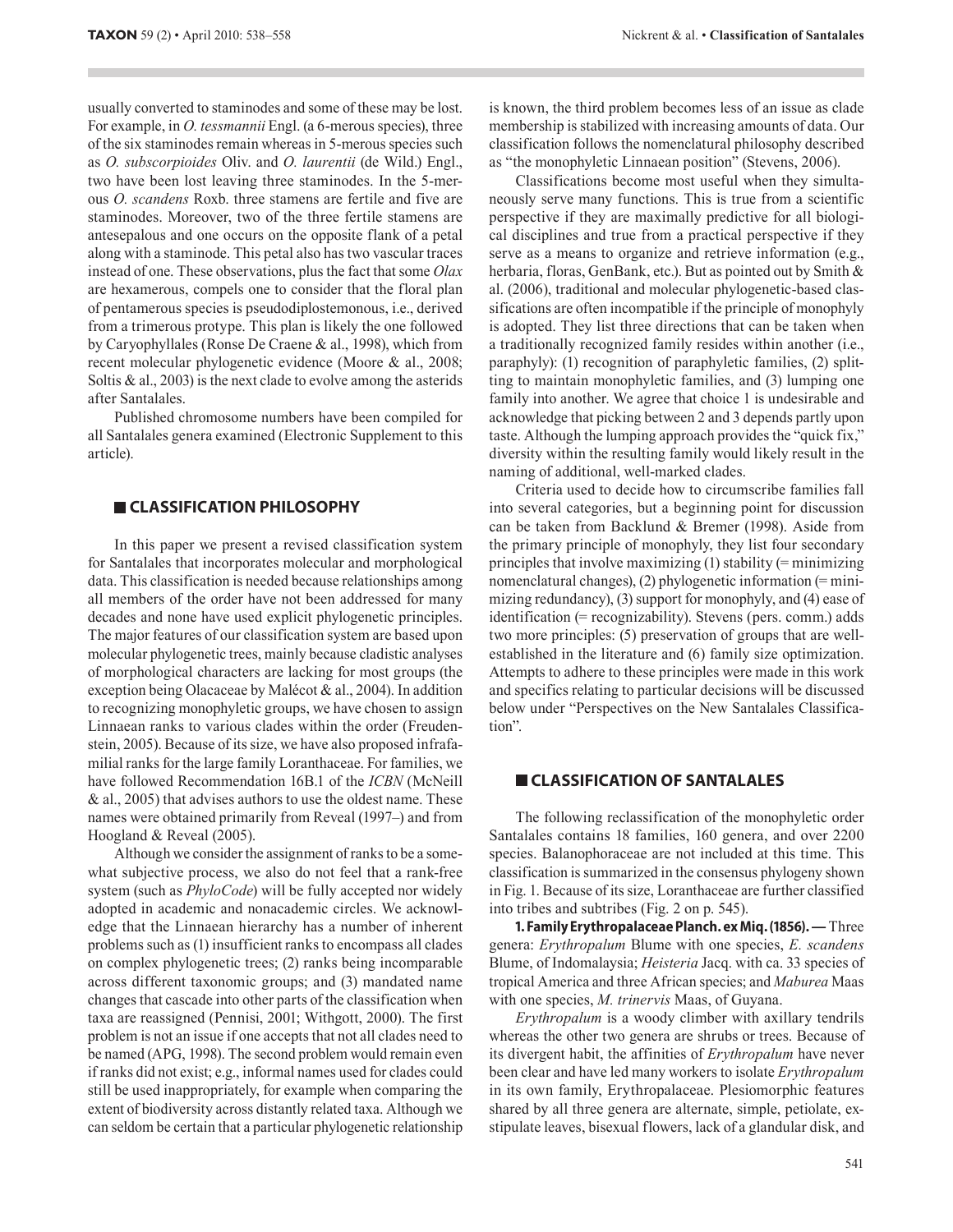Fig. 1. Consensus phylogeny showing relationships among all families in Santalales. This tree summarizes results from several molecular phylogenetic investigations (Malécot & Nickrent, 2008; Der & Nickrent, 2008; Vidal-Russell & Nickrent, 2008a,b). Nodes resolved with 90%-100% bootstrap support and Bayesian posterior probabilties of 1.0 are shown with bold lines. The size of the triangle represents number of genera per family and the actual number is given in parentheses. Aerial parasitism is shown by dark fill within the triangles. Root parasites are depicted with white fill whereas nonparasites are shown in grey. The trophic natures of Octoknemaceae and Aptandraceae are currently unknown but are shown as parasitic assuming a single origin of parasitism and their positions on the tree.



hypogynous ovaries composed of three carpels. The pentamerous flowers may be diplostemonous or isostemonous with intercalary staminodes or scales (*Erythropalum* and *Heisteria asplundii* Sleumer) and the fruits have thin crustaceous endocarps. The accrescent calyx so characteristic of *Heisteria* is not present in the other two genera. In the mature fruit of *Erythropalum*, the bright red mesocarp splits into five reflexed valves that resemble the accrescent calyx of *Heisteria* and may serve a similar function in attracting fruit-dispersing birds.

The various anatomy- or morphology-based studies of Olacaceae have never clearly identify a group consisting of genera in this clade whereas it received strong support with Bayesian analyses of molecular data (Malécot & Nickrent, 2008). Maas & al. (1992) stated that wood anatomy links *Maburea* to *Heisteria* whereas palynology (Lobreau-Callen, 1980, 1982) and leaf anatomy (Baas, 1982) link it to tribe Couleae (here family Coulaceae).

**2. Family Strombosiaceae Tiegh. (1899).** — Six genera: *Diogoa* Exell & Mendonça with two species of tropical Africa; *Engomegoma* Breteler with one species, *E. gordonii* Breteler, of tropical Africa; *Scorodocarpus* Becc. with one species, *S. borneensis* Becc., of Malaysia; *Strombosia* Blume with three species of tropical Asia and six species of tropical Africa; *Strombosiopsis* Engl. with three species of tropical Africa; and *Tetrastylidium* Engl. with two species of South America.

Members of this family are shrubs or small to large trees with alternate, simple, petiolate, exstipulate leaves. Inflorescences occur in axillary or extra-axillary fascicles or short racemes. The flowers are bisexual, isostemonous (except *Scorodocarpus* where they are diplostemonous), pentamerous or tetramerous with valvate petals. The cup-shaped calyx may be accrescent (*Tetrastylidium*) or not (*Engomegoma*, *Scorodocarpus*), or with an accrescent conceptacle from the transformation of the pedicel/receptacle (*Diogoa*, *Strombosia*, *Strombosiopsis*). Petals, in some genera have an apiculate connective that exceeds the anther locules (*Diogoa*, *Engomegoma*, *Strombosiopsis*, *Tetrastylidium*). A glandular (but not accrescent) disk is present. Ovary position varies from superior to half-inferior or it may become inferior during fruit development (*Strombosia*, *Strombosiopsis*). The fruit is a drupe whose endocarp is woody and thick.

The Bayesian analysis of the three-gene dataset of Malécot & Nickrent (2008) gave only weak support for a sister relationship between Erythropalaceae and Strombosiaceae. Additional sequence data (nuclear 26S rDNA and chloroplast *accD*) was generated but for a subset of the taxa used in the above study. When combined with the three-gene data, analysis of the fivegene matrix yielded higher BS support for that clade. Moreover, this clade was also recovered in the cladistic analysis of Olacaceae using anatomical and morphological characters (Malécot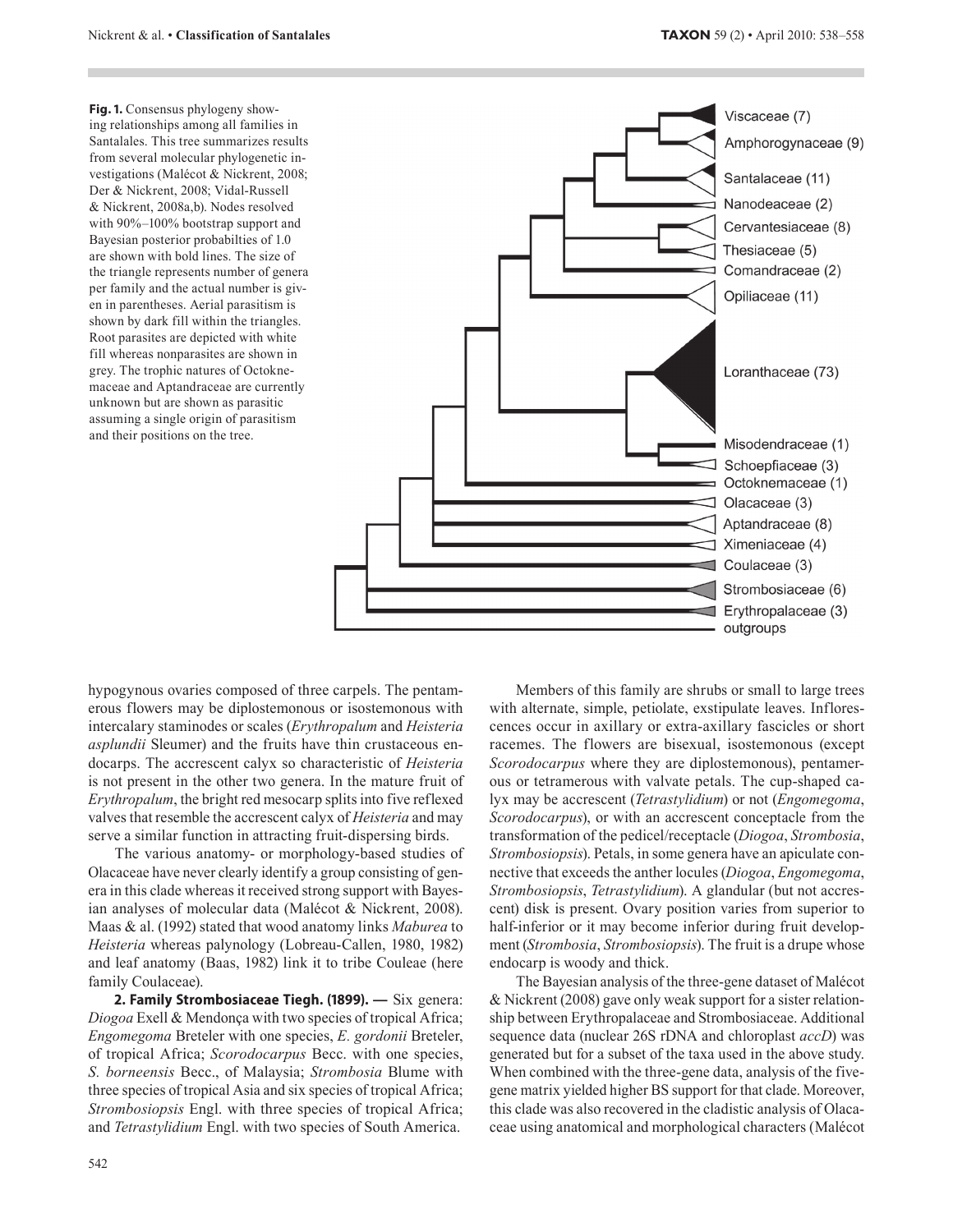& al., 2004). A potential synapomorphy for the clade is anisocytic, cyclocytic stomata. If additional work further supports this relationship, recognition of one family, Erythropalaceae (with two subfamilies), may be justified.

3. Family Coulaceae Tiegh. (1897). - Three Old World genera: *Coula* Baill. with one species, *C. edulis* Baill. of tropical W. Africa; *Minquartia* Aubl. with one species, *M. guianensis* Aubl., of tropical America; and *Ochanostachys* Mast., with one species, *O. amentacea* Mast., in western Malaysia.

Members of this family are medium to large trees with alternate, simple, petiolate, exstipulate leaves. The family is marked by several anatomical synapomorphies such as leaf dendritic hairs, lignified secondary walls of the epidermis, leaf laticifers, and epidermal druses. Inflorescences occur as spike-like thyrses. The bisexual flowers are diplostemonous to polystemonous and tetra- or pentamerous. The sepals are developed and connate but do not form an accrescent calyx upon fruiting. The glabrous or pubescent petals may be apopetalous or sympetalous only at the base. Stamens occur in two and three whorls, the number equaling the number of petals or higher (staminodes sometimes present). A glandular disk is absent. The ovary is hypogynous with three and four locules. Fruits are medium to large drupes; those of *Coula* eaten by humans.

This very homogeneous group of three genera was recognized as early as 1899 (Tieghem, 1899a,b) and by subsequent workers (Sleumer, 1935a; Stauffer, 1961b) and was classified in tribe Couleae. Both morphological and molecular analyses (Malécot & al., 2004; Malécot & Nickrent, 2008) had high bootstrap support for the clade representing this family. Although the clade is clearly monophyletic, it emerges as part of a polytomy with the next three families.

**4. Family Ximeniaceae Horan. (1834).** - Four genera: *Curupira* G.A. Black with one species, *C. tefeenis* G.A. Black of Amazonian Brazil; *Douradoa* Sleumer with one species, *D. consimilis* Sleumer, of Brazil (Amapa, Para); *Malania* Chun & S.K. Lee, with one species, *M. oleifera* Chun & S.K. Lee, of W. Guangxi and eastern Yunnan provinces of China; and *Ximenia* L. with ten species in the Old and New World tropics.

Members of this family are shrubs or small to large trees with alternate, simple, petiolate, exstipulate leaves. *Ximenia* possess axillary spines and/or ramal thorns. Inflorescences are fundamentally umbellate (reduced to solitary flowers in some species of *Ximenia*). The bisexual, tetramerous flowers have sepals that are are partially or completely connate but do not become accrescent upon fruiting. Stamens occur in one or two whorls and staminodes are absent. The ovary is superior with a long conical style. Fruits are drupes with a thin pulpy pericarp and a crustaceous to woody endocarp.

No molecular data were available for the rare *Douradoa*, however, the cladistic analysis by Malécot & al. (2004) placed it in this clade. The fruits from *Malania* produce an edible oil, although it is more commonly used as a lubricant for machinery (Lee, 1980). Similarly, the fatty fruits of *Curupira* are used to make soap (Sleumer, 1984).

**5. Family Aptandraceae Miers (1853).** — Eight genera: *Anacolosa* (Blume) Blume with 16 species in the Old World tropics; *Aptandra* Miers with three species in tropical America and one in Africa; *Cathedra* Miers with five species in South America; *Chaunochiton* Benth. with three species in tropical America; *Harmandia* Pierre ex Baill. with one species, *H. mekongensis* Pierre ex Baill. in SE Asia and Malaysia; *Ongokea*  Pierre with one species, *O. gore* Pierre in tropical West Africa; and *Phanerodiscus* Cavaco with three species endemic to Madagascar. Also, a monotypic genus from Honduras, *Hondurodendron urceolatum* C. Ulloa, Nickrent, Whitefoord & D. Kelly, has recently been described (Ulloa & al., in press).

All members are shrubs and trees with alternate, simple, petiolate, exstipulate leaves. DNA sequence data reported are available for all genera in the family and relationships are fully resolved (Ulloa & al., in press). Molecular analyses gave two clades within the family, the first composed of *Anacolosa*, *Cathedra*, and *Phanerodiscus.* Synapomorphies for these genera include lignified guard cells, petals with apical thickenings, porose anther dehiscence, prolonged anther connectives, and diploporate pollen. Both *Anacolosa* and *Cathedra* have an accrescent disk that surrounds the mature drupe. Although one would assume that *Phanerodiscus*, given its name, also has an accrescent disk, the situation in this genus is more complex. The disk tissue that is homologous with *Anacolosa* and *Cathedra* is not accrescent. Instead, tissues that are not present at flowering but develop upon fruiting between the disk and the calyx (the extradiscal and induvial cupules) expand greatly eventually forming inflated festoons that surround the drupe. Members of the second clade, with *Aptandra*, *Chaunochiton*, *Harmandia*, *Hondurodendron* and *Ongokea*, all have valvate anther dehiscence and an accrescent calyx. The genera *Aptandra*, *Harmandia* and *Ongokea* also share the character of fused staminal filaments, a glandular disk between the stamens and petals, and a concave apocolpium on the pollen. All members of the family have a basally bilocular ovary, alternate intervascular pits, and breviaxial pollen grains. It is of interest that the tendency towards accrescence in Aptandraceae occurs in all members but the affected tissues vary. The variation among taxa in the morphogenetic effect, from the inner (disk), to the middle (induvial cupule) to the outer (calyx) portions of the receptacle may represent a gradient response to a transcription factor. Unlike typical floral homeotic mutants, however, this process does not result in the loss of floral organs (or their transformation into another) but in the expansion of existing or novel organs.

6. Family Olacaceae R. Br. (1818), emend. — Three genera: *Dulacia* Sleumer with 13 species of South America; *Olax* L. with ca. 40 species in Old World tropics and Africa; and *Ptychopetalum* Benth. with two species in tropical South America and two in tropical western and central Africa.

Members of Olacaceae s.str. are trees, shrubs or rarely lianas with alternate, simple, petiolate, glabrous, exstipulate leaves. The elongate flowers (oval in bud) are pentamerous or sometimes tetra- or hexamerous. A calyx or calyculus is present (in *Olax* and *Dulacia*) which becomes accrescent, tightly surrounding the fruit. The androecium comprises two whorls that often include staminodes. A glandular disk is absent. The ovary is superior or half-inferior, composed of three carpels but with one locule. Fruits are drupes or pseudo-drupes, the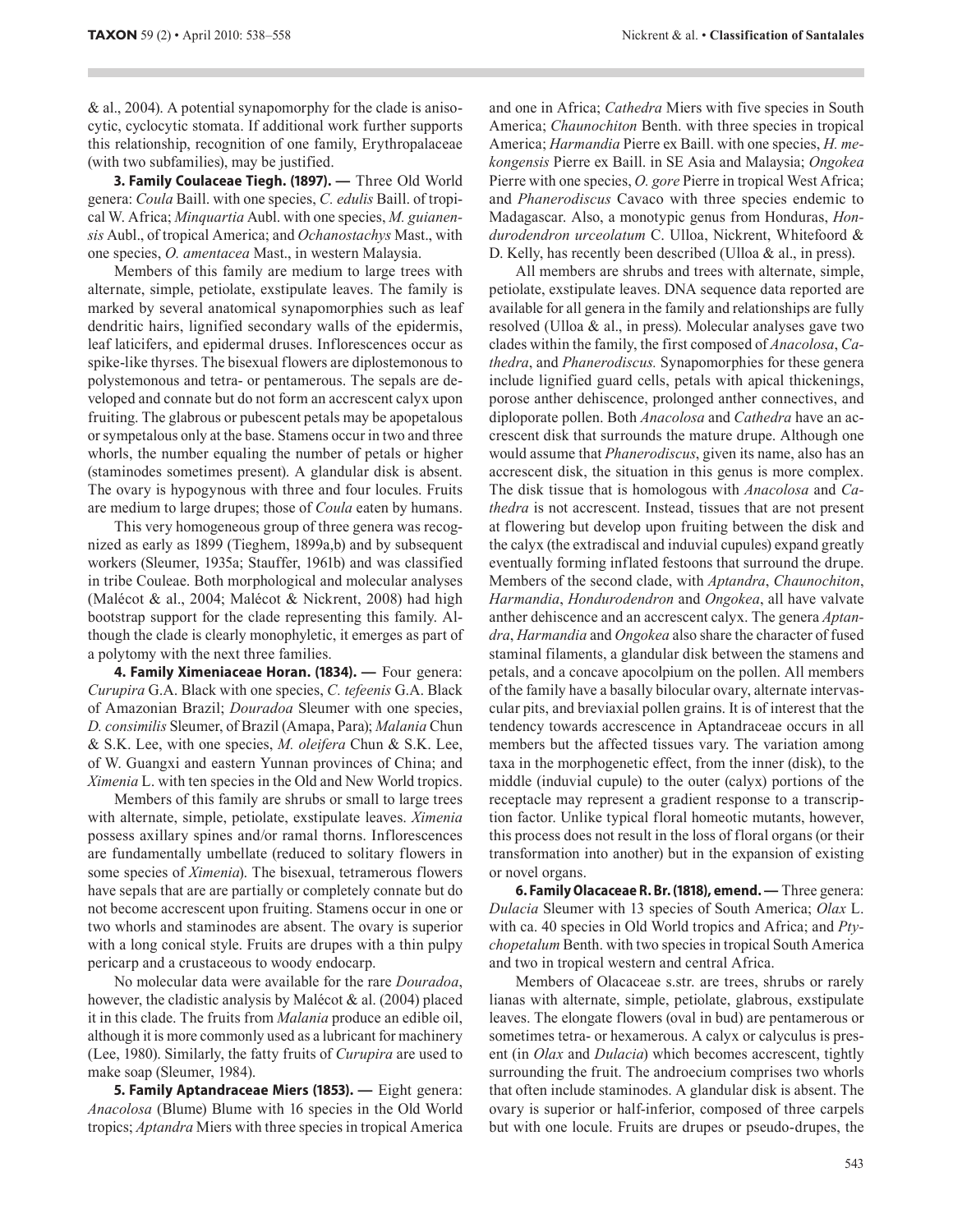latter term used by Sleumer (1984) to account for taxa with concrescent tissues.

This family, first recognized by Tieghem (1896), shares several anatomical (e.g., silica bodies in wood rays cells), morphological, and palynological synapomorphies (Malécot & al., 2004). Molecular data link the genus *Dulacia* to African members of *Olax* sect. *Triandrae* Engl. (Malécot & Nickrent, 2008). Indeed, a molecular phylogenetic investigation that includes robust sampling of both *Olax* and *Dulacia* is required to determine whether these two genera are distinct or not.

7. Family Octoknemaceae Soler (1908). - Monogeneric, with *Octoknema* Pierre having ca. seven species of tropical Africa.

*Octoknema* includes dioecious trees and shrubs with alternate, simple, petiolate, exstipulate leaves with stellate pubescence. The inflorescences are fasciculate and emerge from endogenous buds below the bark. Male flowers are pentamerous with small calyx teeth alternating between the valvate petals. A lobed glandular disk surrounds the pistillode. The pentamerous female flowers bear a staminode opposite each petal and have a multilobed stigma atop the style. The inferior ovary is 3-locular below but becomes unilocular above. The fruit is a drupe crowned by the persistent perianth. The exterior of the seed is deeply ruminate-lobed.

This enigmatic taxon has challenged classification for over 100 years. The genus was placed in its own family by Tieghem (1905) and has since been allied with Olacaceae by most workers. Louis & Léonard (1948) recognized Octoknemaceae as a family, but included within it *Okoubaka* (here in Cervantesiaceae). Morphological features are either unusual for Santalales, such as expanded stigmatic excrescences in the female flowers, or provide conflicting links to various groups. For example, the floral stellate trichomes and wood anatomy link to Coulaceae (Mildbread, 1935; Reed, 1955). Leaf and wood anatomy (Baas, 1982; van den Oever, 1984) indicate this taxon is isolated from other Olacaceae. Pollen ultrastructure suggested a relationship with Opiliaceae (Lobreau-Callen, 1982), a more derived position within the order that follows Schultze-Motel (1964) who made it a tribe in subfamily Schoepfioideae. The reduction or loss of sepals in some *Oktoknema* species is in accord with trends seen in more derived members of Santalales. The position of *Octoknema* on the molecular tree (Malécot & Nickrent, 2008) as sister (but with low support) to a clade composed of Schoepfiaceae, Misodendraceae, Loranthaceae and Opiliaceae also supports this concept. Parasitism has not been documented for *Octoknema*, but its phylogenetic position points towards this trophic condition.

**8. Family Schoepfiaceae Blume (1850).** — Three genera: *Arjona* Comm. ex Cav. with ten species of tropical and temperate South America; *Quinchamalium* Molina with ca. 20 species of Andean South America; and *Schoepfia* Schreb. with ca. 25 species in tropical America, Africa, and Asia.

Schoepfiaceae include plants with diverse habits: root-parasitic trees, subshrubs with xylopodia (*Arjona* sect. *Xylarjona*  Skottsberg) and herbaceous perennials with alternate, simple, exstipulate leaves. The bisexual flowers are borne in axillary and terminal inflorescences of various types. The floral bracts and bracteoles are persistent, separate or fused into a cup in *Quinchamalium* and *Schoepfia*. The calyx is represented by a calyculus in *Schoepfia*. Hairs occur opposite the stamens on the 4 or 5 petals of *Arjona* and *Schoepfia*. The ovary is inferior with 2 or 3 locules at the base and unilocular above. The mature fruit in *Schoepfia* is a drupe whereas in *Arjona* and *Quinchamalium* it is a nutlet, crowned by persistent perianth parts. The bracts that enclose the fruit are accrescent with a sclerotic layer in *Arjona* and *Quinchamalium*.

The association of *Arjona* and *Quinchamalium* has never been disputed, however, their affinity with *Schoepfia*, as originally noted by Tieghem (1896), was only recently confirmed using molecular phylogenetic methods (Der & Nickrent, 2008). This relationship is supported by the above morphological features.

**9. Family Misodendraceae J. Agardh (1858). — Monoge**neric, with *Misodendrum* Banks ex DC. having eight species of aerial hemiparasitic shrubs endemic to temperate forests of South America, mainly south of 33 degrees.

Branching in *Misodendrum* is sympodial and the leaves are alternate. Plants are dioecious (rarely monoecious or with bisexual flowers). The inflorescences are of spikes or racemes that bear reduced flowers subtended by bracts. The staminate flowers lack a perianth and have a central nectariferous disk surrounded by two or three stamens. The carpellate flowers are epigynous (not hypogynous, see Vidal-Russell & Nickrent, 2007) and the staminodes (or stamens in bisexual flowers) are fused to the ovary only at the base (epihypogynous). The staminodes emerge from grooves between the perianth members. Perianth lobes (petals) are recognizable at the apex of the ovary in some species. A nectariferous disk occurs between the petals and the style with three stigmas. The mature achene bears three accrescent feathery staminodes that keep the fruit aloft and also aid in attachment to the host branch.

All recent multigene molecular analyses (Der & Nickrent, 2008; Malécot & Nickrent, 2008; Vidal-Russell & Nickrent, 2008b) place Misodendraceae as sister to Schoepfiaceae and that clade sister to Loranthaceae. Among the five independent evolutions of aerial parasitism, molecular dating indicate *Misodendrum* first achieved this habit ca. 80 Ma (Vidal-Russell & Nickrent, 2008b).

10. Family Loranthaceae Juss. (1808). - Seventy-three genera mainly of the Old and New World tropics with some genera occurring in temperate regions. The subfamilial name Loranthoideae Eaton (1836) was used by Engler & Krause (1935) for the taxon equivalent to what is here considered family Loranthaceae. The other subfamily, Viscoideae, is here recognized as a distinct family (see discussion under Viscaceae below).

Hemiparasitic on the roots and/or branches of host plants by means of primary or secondary haustoria and with or without epicortical runners. The leaves are mostly opposite (more rarely alternate or whorled), simple, curvinerved or penninerved. Inflorescences are terminal and lateral, in various forms including spikes, racemes, umbels, and capitula, but the basic unit is often a dichasium. Flowers are bisexual or unisexual, radially or bilaterally symmetrical,  $4-6(-8)$ -merous,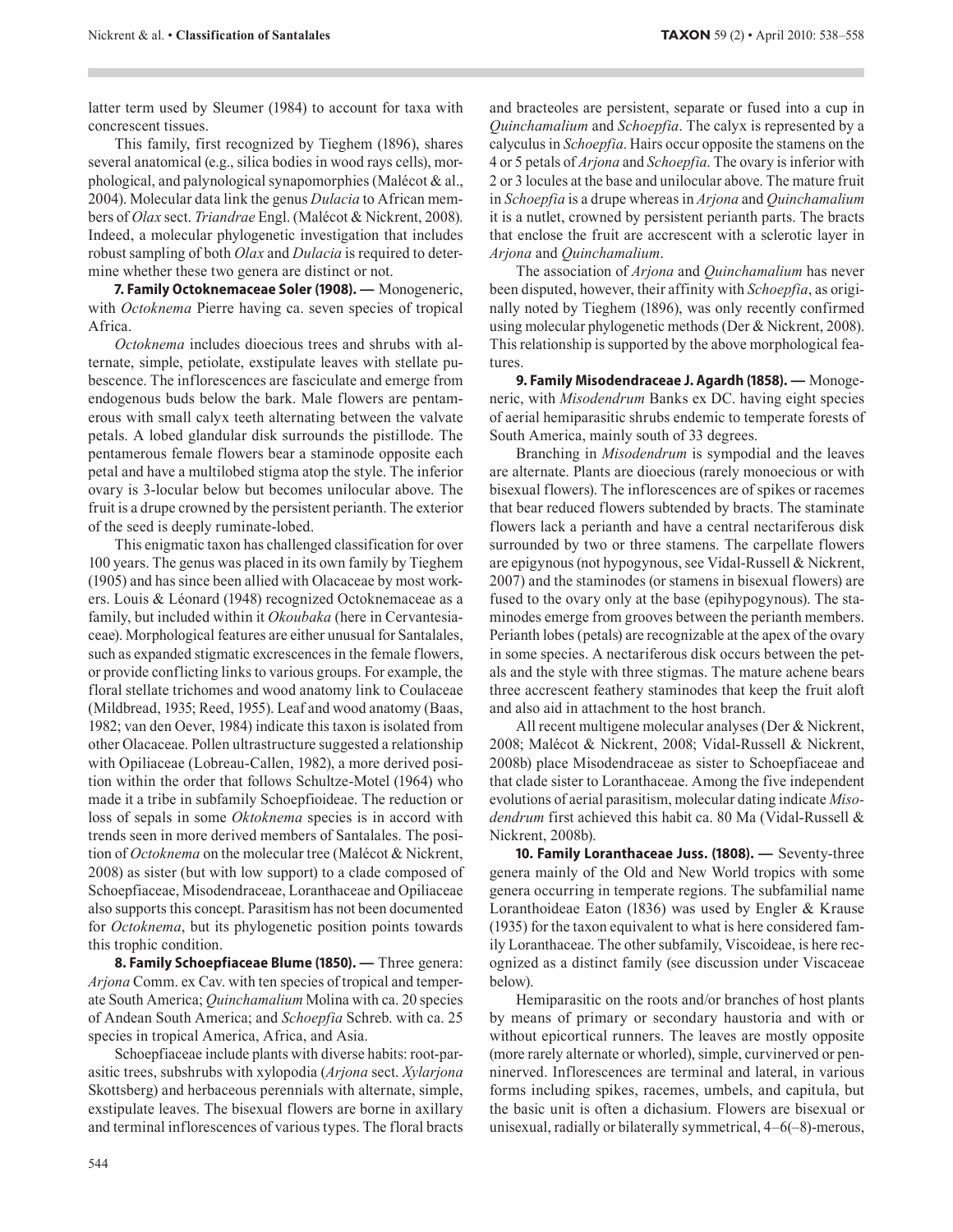with a calyculus (calyx reduced to a rim, a tube, or short teeth), and a gamopetalous or choripetalous corolla, with valvate petals. The stamens are as many as the petals and epipetalous, the anthers are 2- or 4-locular, basifixed or dorsifixed. The ovary is inferior, unilocular (or its locules sometimes have obscure lobes at the base), and lacks differentiated ovules (the embryo sacs form within a mamelon). The fruit is a berry (except in *Nuytsia*) with a single viscid seed.

Three genera, *Nuytsia*, *Atkinsonia* and *Gaiadendron* are solely or primarily root parasites whereas the majority of the remaining genera are stem parasites (mistletoes). Root and stem parasitism (the amphiphagous condition, see Vidal-Russell & Nickrent, 2008a,b) can be found in various species of *Tripodanthus* and *Helixanthera*. The family is strongly supported as monophyletic as is the sister relationship between *Nuytsia* and the remaining genera.

Loranthaceae are here divided into tribes, and in some cases subtribes (Fig. 2). Although the molecular tree (Vidal-Russell & Nickrent, 2008a) has hierarchical structure that could be used to propose additional ranks (i.e., grouping of Tribes), in some cases relationships among the clades are not well supported, hence these will not be proposed here. Thus, the following infrafamilial classification takes into account the molecular tree topology, clade support, morphology, and base chromosome number. Given the topology of the molecular tree (Fig. 2), it appears that four major aneuploid reductions from  $n =$ 12 occurred throughout the evolutionary history of the family: first in *Ligaria* to  $n = 10$ , second in subtribe Psittacanthinae to  $n = 8$ , third in subtribe Ileostylinae to  $n = 11$ , and fourth in the clade comprising subtribes Loranthinae, Amyeminae, Scurrulinae, Dendrophthoinae, Emelianthinae, and Tapinanthinae, all  $n = 9$ .



**Fig. 2.** Diagramatic phylogenetic tree showing relationships among the tribes and subtribes of Loranthaceae. This tree is based primarily upon the molecular phylogenetic investigation by Vidal-Russell & Nickrent (2008a). Nodes resolved with 100% bootstrap support and/or Bayesian posterior probabilties of 1.0 are shown with bold lines, 80%-99% with dashed lines, 70%-79% open lines, and <70% with thin lines. Additional well-supported topologies may exist within the larger clades but are not shown (see Vidal-Russell & Nickrent, 2008a). Genera not sampled in the molecular studies (enclosed within parentheses) are placed in clades based upon morphological evidence. The four aneuploid reductions from  $n = 12$  are indicated with arrows (in subtribe Ligarinae  $n = 10$  applies only to *Ligaria*; *Tristerix* remains  $n = 12$ ).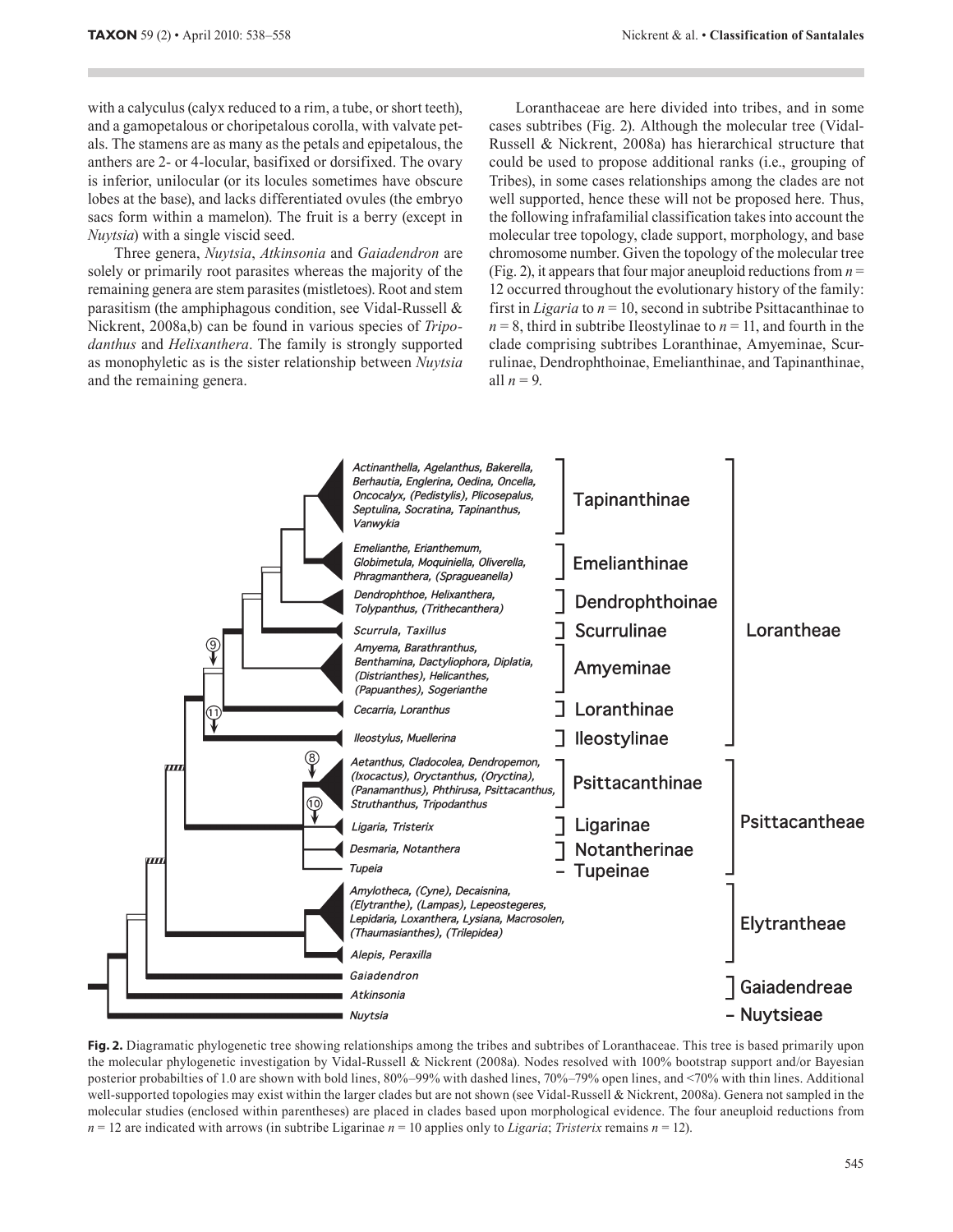**10.1. Tribe Nuytsieae Tiegh. —** This tribe, recognized by Danser (1933), includes only *Nuytsia* R. Br. with one species, *N. floribunda* (Labill.) R. Br., of western Australia.

Within Loranthaceae, *Nuytsia* has numerous unique features such as its fruit (a dry three-winged, wind-dispersed samara), and unique haustorial behavior and anatomy (Beyer & al., 1989; Calladine & Pate, 2000). Plants are monoecious with a bisexual flower central in the dichasium and male lateral flowers. Flowers bear a calyculus (with vascular strands) and six gamopetalous petals each with a stamen. At the base of the inferior ovary are three semilocules but the ovary is unilocular above.

**10.2. Tribe Gaiadendreae Tiegh. —** This tribe includes *Atkinsonia* F. Muell. with one species, *A. ligustrina* (Lindl.) F. Muell., endemic to the Blue Mts. of New South Wales, Australia, and *Gaiadendron* G. Don with one species, *G. punctatum* (Ruiz & Pavon) G. Don, of Central and South America.

*Atkinsonia* is a 1 m tall shrub with opposite, glabrous, lanceolate leaves. It bears an axillary raceme of 6-merous gamopetalous flowers that turn from yellow to orange as they mature. *Gaiadendron* is a shrub or tree up to 14 m tall, existing either as a terrestrial root parasite or as an epiphyte (Kuijt, 1963). It has opposite to subopposite leaves and bears racemose or paniculate inflorescences containing dichasia, with each triad subtended by two smaller and one larger bract. Both genera have vascular strands in the calyculus, drupaceous fruits, furrowed endosperm, and versatile, dorsifixed anthers. The inflorescence of *Atkinsonia* is composed of monads whereas *Gaiadendron* has triads, but otherwise the floral morphology in these genera is very similar and matches well the hypothetical ancestral type that may have had an open, yellow, choripetalous, entomophilous flower (Vidal-Russell & Nickrent, 2008a).

Engler (1897a) and Danser (1933) called this group subtribe Gaiadendrinae whereas Tieghem (1895a) recognized it as a tribe. Molecular data do not consistently resolve these two genera as a clade but as a successive grade. Additional molecular work is needed to confirm their monophyly. They are placed in the same tribe here owing to the high degree of morphological similarity. The parasitic nature of *Gaiadendron* requires further investigation. In addition to being a root parasite, individuals have been observed growing in the canopy of large forest trees. This species is not adapted to branch parasitism as its seedlings lack a primary haustorium. It has been suggested (Kuijt, 1963, 1964, 1982) that *Gaiadendron* is a root parasite on the epiphytes that grow with it on the canopy branches.

**10.3. Tribe Elytrantheae Engl.** — This tribe, recognized by Danser (1933) and treated as a subtribe by Engler (1897a), contains 14 genera: *Alepis* Tiegh. with one species, *A. flavida* (Hook. f.) Tiegh., of New Zealand; *Amylotheca* Tiegh. with four species of Australia, New Guinea, and Melanesia; *Cyne* Danser [including *Tetradyas* Danser of New Guinea] with six species of the Philippines, Moluccas and New Guinea; *Decaisnina* Tiegh. with 25 species of Malesia to tropical Australia and Tahiti; *Elytranthe* Blume with ten species from southeast Asia and Malaysia; *Lampas* Danser with one species, *L. elmeri* Danser, of northern Borneo; *Lepeostegeres* Blume with nine species of Malesia; *Lepidaria* Tiegh. with twelve species of Malaysia;

*Loxanthera* Blume with one species, *L. speciosa* Blume, of Malaysia and Indonesia; *Lysiana* Tiegh. with six species of Australia; *Macrosolen* (Blume) Rchb. with 25 species from India to Southeast Asia and New Guinea; *Peraxilla* Tiegh. with two species of New Zealand; *Thaumasianthes* Danser with two species of the Philippines; and *Trilepidea* Tiegh. with one species, *T. adamsii* (Cheesm.) Tiegh., that previously existed in New Zealand but is now extinct (Norton, 1991).

With the exception of *Lysiana*, mistletoes in this Tribe form epicortical roots. Inflorescence development is endogenous in *Peraxilla* and *Cyne* where the young floral buds break through a corky layer on the twig (Kuijt, 1981). A parallel condition exists in *Cladocolea* (subtribe Psittacanthinae). All have bisexual, actinomorphic flowers that are mostly 6-merous (*Alepis* and *Peraxilla* are 4-merous). The corolla can be either choripetalous or gamopetalous and the lobes are reflexed. The anthers are basifixed except in *Alepis* and *Loxanthera* where they are dorsifixed. Danser (1933) states, however, that these anthers have "nothing in common with the really dorsifixed anthers of other Loranthaceous genera." Some members of this tribe have ovaries (at least when young) that have locular divisions at the base, as in *Lysiana* with a four-lobed central placenta that fuses with the upper portion of the ovarian locule (Bhatnagar & Johri, 1983). Danser (1933) stated that members of this tribe had embryo sacs that only penetrated to the base of the style, this is apparently only true for some genera (e.g., *Elytranthe*, *Macrosolen*, *Peraxilla*) but not others such as *Lepeostegeres* and *Lysiana* that extend farther (Bhatnagar & Johri, 1983).

A clade containing 8 of the 14 genera of tribe Elytrantheae received high support in molecular analyses (Vidal-Russell & Nickrent, 2008a). *Alepis* and *Peraxilla* form a well-supported clade based on molecular and morphological data, thus they may warrant later segregation as a subtribe.

**10.4. Tribe Psittacantheae Horan.** — Classified as a subtribe by Engler (including only *Aetanthus*, *Psittacanthus*, and *Ligaria*), it is here circumscribed as a tribe with four subtribes totaling 16 genera. This tribe has the greatest diversity of base chromosome numbers in the family and subtribe circumscription generally reflects these numbers. With the exception of *Tupeia* (New Zealand), all the genera are native to the New World.

Stem parasites with alternate or opposite leaves, with or without epicortical roots. The basic inflorescence units are monads, diads, and triads formed into various determinate or indeterminate inflorescences (spikes, racemes, umbels, capitula). The actinomorphic flowers are bisexual but unisexuality has evolved, apparently independently, in *Tupeia* and small-flowered *n* = 8 members such as *Cladocolea*, *Ixocactus*, *Oryctina*, and *Phthirusa*. The (4 to 5-) 6-merous flowers can be choripetalous or gamopetalous. The anthers are either basifixed or dorsifixed and are frequently dimorphic and with an apiculate extension from the connective in the  $n = 8$  clade. *Aetanthus* and *Psittacanthus* are unique among all Loranthaceae in lacking endosperm.

**... Subtribe Tupeinae Nickrent & Vidal-Russell, subtr. nov. —** Type: *Tupeia* Cham. & Schltdl. One genus: *Tupeia* Cham. & Schltdl. with one species, *T. antarctica* Chamb. & Schltdl., of New Zealand.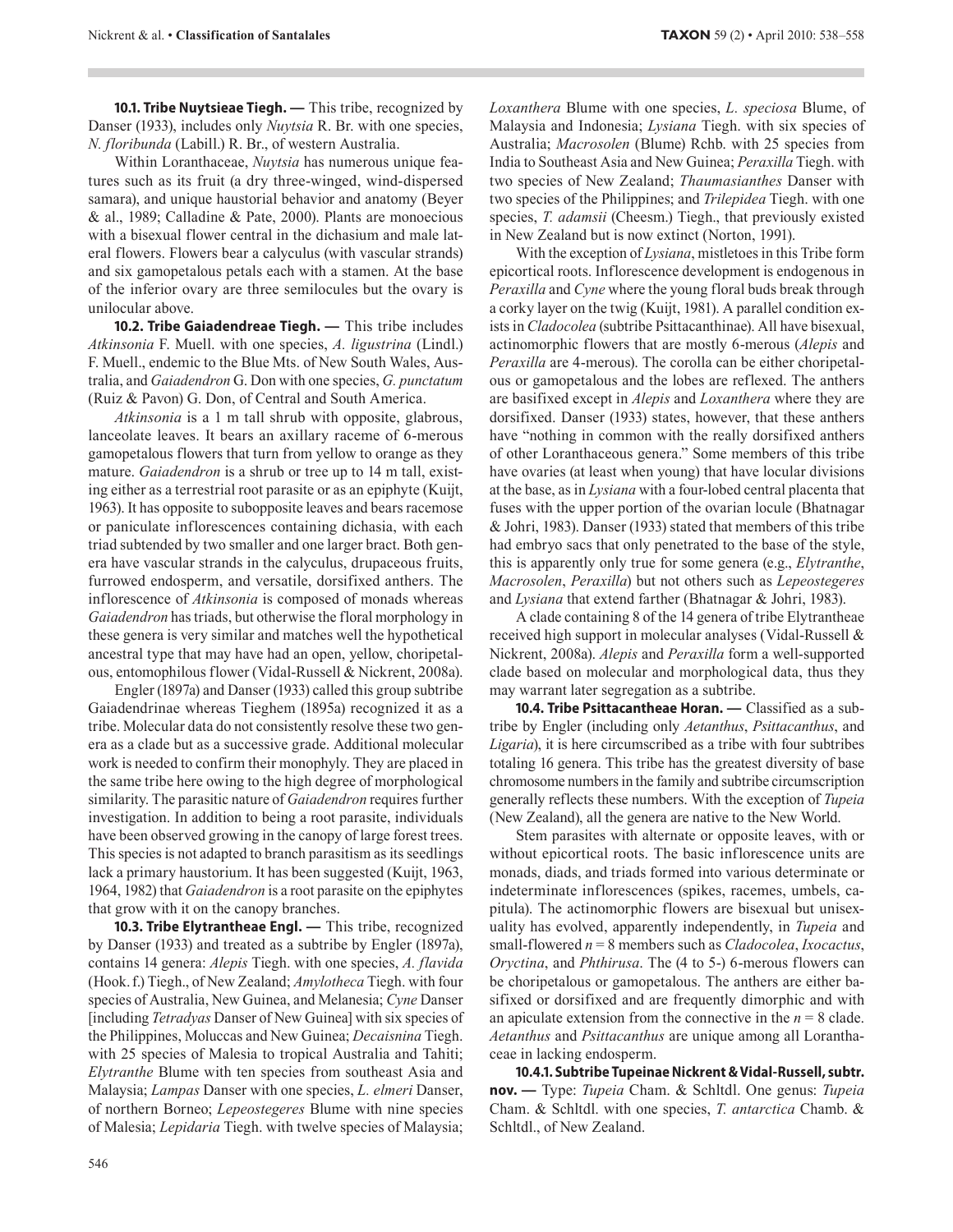Frutices pubescentes in caulibus parasitici radicibus epicorticalibus carentes; ramis oppositis suboppositisve. Folia alterna. Inflorescentia terminalis involucro basali ex squamarum paribus decussatis pluribus constante subtenta, floribus in racemos monadorum ebracteolatorum dispositis. Flores unisexuales (raro bisexuales) luteovirides actinomorphi choripetali 4-meri; perianthii lobulis patentibus; staminibus epipetalis, antheris basifixis.

Pubescent stem parasites without epicortical roots. The inflorescence is a condensed raceme of monads containing unisexual flowers (Smart, 1952). Engler & Krause (1935) describe *Tupeia* as having bisexual or unisexual flowers, thus being trioecious. The report of "abnormal hermaphroditism" by Thompson (1949) was attributed to hybridization between *Ileostylus micranthus* and *Tupeia*. This report is suspect given the phylogenetic distance of these two genera, and because the author failed to cite earlier observations of bisexual flowers. The flowers are 4-merous with spreading lobes and the anther is basifixed. *Tupeia* pollen is unusual in the family in that it is spheroidal, either tetra- or tricolpate and has echinate sculpturing (Feuer & Kuijt, 1978).

*Tupeia* has been considered a relictual genus based upon its *n* = 12 chromosome number and its presence on Gondwanan landmasses (Barlow, 1983).

**... Subtribe Notantherinae Nickrent & Vidal-Russell, subtr. nov. —** Type: *Notanthera* (DC.) G. Don. Two genera: *Desmaria* Tiegh. with one species, *D*. *mutabilis* (Poepp. & Endl.) Tiegh. ex Jacks, of southern Chile; *Notanthera* (DC.) G. Don. with one species, *N. heterophylla* (Ruiz. & Pav.) G. Don, of temperate South America.

Frutices glabri in caulibus parasitici radicibus epicorticalibus praediti. Folia alterna. Inflorescentia ex racemo triadorum constans. Flores bisexuales actinomorphi choripetali 5-meri; perianthii lobulis reflexis; antheris dorsifixis.

Glabrous stem parasites with epicortical roots. The inflorescence is a raceme of bisexual flowers arranged in triads. In *Notanthera* the central flower of the triad is sessile, the lateral flowers pedicellate. The choripetalous flowers are 5-merous with reflexed corolla lobes and the anthers are dorsifixed.

*Notanthera* has been considered a relictual genus based upon its  $n = 12$  chromosome number and its presence on Gondwanan landmasses (Barlow, 1983). Kuijt (1985) allied *Desmaria* with *Notanthera* (as well as *Gaiadendron* and *Tripodanthus*) based mainly on inflorescence type.

**... Subtribe Ligarinae Nickrent & Vidal-Russell, subtr. nov. —** Type: *Ligaria* Tiegh. Two genera, *Ligaria* Tiegh. with two species of arid and subtemperate South America and *Tristerix* Mart. with eleven species of temperate and high Andean South America.

Frutices glabri in caulibus parasitici radicibus epicorticalibus carentes. Folia alterna. Inflorescentia ex racemo vel fasciculo axillari 2- vel 3-floro constans. Flores bisexuales rubri actinomorphi gamopetali 4- ad 6-meri; perianthii lobulis reflexis; staminibus exsertis, antheribus dorsifixis.

Glabrous mistletoes without epicortical roots. The red tubular flowers are 4- or 5-merous in *Tristerix* and 6-merous in *Ligaria*, both with exserted stamens and dorsifixed anthers. The *Ligaria* flower is subtended by a cupule that is derived from the fusion of 3 or 4 bracts (and/or bracteoles). This cupule, originally thought to be a link between *Ligaria* and *Psittacanthus*, is now considered an independently evolved structure (Barlow & Wiens, 1973; Kuijt, 1981). The inflorescence in *Tristerix* is an indeterminate raceme whereas interpretations of the single flower (a monad, occasionally with one lateral) in *Ligaria* vary. Tieghem (1895b) viewed this as a reduced raceme, but Kuijt (1981) preferred an interpretation involving a reduction from a multi-flowered determinate system where the cupule represents bracts derived from the lost flowers. The articulated system in *L. teretiflora* (Rizzini) Kuijt (Kuijt, 1990) could be interpreted as a pedicel and peduncle, thus supporting the reduced raceme concept (as does molecular data where *Ligaria* and *Tristerix* are sister).

**10.4.4. Subtribe Psittacanthinae Engl. — Eleven genera:** *Aetanthus* (Eichl.) Engl. with ca. ten species of the northern Andes; *Cladocolea* Tiegh. with 25 species from Mexico to South America; *Dendropemon* (Blume) Rchb. with ca. 25 species of the New World tropics and Caribbean; *Ixocactus* Rizzini with three species of South America; *Oryctanthus* Eichl. with ten species of tropical America; *Oryctina* Tiegh. [including *Maracanthus* Kuijt] with six species of Western Venezuela, Guianas, and Brazil; *Panamanthus* Kuijt with one species, *P. panamensis* (Rizz.) Kuijt, of Panama; *Phthirusa* Mart. with ca. 60 species of tropical America and the Caribbean; *Psittacanthus* Mart. with 120 species of Mexico, Honduras, and South America; *Struthanthus* Mart. with ca. 50 species of tropical America; and *Tripodanthus* (Eichl.) Tiegh. with three species of subtemperate and high Andean South America.

Stem-parasitic mistletoes with or without epicortical roots. *Ixocactus hutchisonii* Kujit shows several autapomorphies, including its squamate habit with flattened stems, a conical style that is persistent on the fruit, and spherical (not triangular) pollen (Feuer & Kuijt, 1985). *Tripodanthus acutifolius* Tiegh. is remarkable in that it begins life as an epiphyte but later its epicortical roots grow downward into the soil and there attach to host roots. The basic inflorescence units are monads and triads, (also diads in *Aetanthus* and *Psittacanthus*) and these can be arranged in spikes, condensed spikes (glomerules), racemes, and capitula. Floral bracts are present and are often fused into a cupule (*Phthirusa*, *Psittacanthus*, etc.). The actinomorphic flowers are bisexual or unisexual, and in the latter both staminodes and pistillodes may be present. In small-flowered genera the petals are free or only slightly fused at the base whereas in the two large-flowered genera (*Aetanthus* and *Psittacanthus*), a long corolla tube is seen. Stamens are usually dimorphic, occurring at different heights within the flower bud. In *Phthirusa*, pressure from short stamen anthers causes indentations in the filaments of the longer stamens. Anthers can be either basifixed or dorsifixed and in some genera the connective is apiculate. The style is contorted in *Cladocolea* and *Struthanthus*.

Molecular phylogenies and palynological evidence (Feuer & Kuijt, 1985) reveal the close relationships among the seven smallflowered genera (*Cladocolea*, *Dendropemon*, *Ixocactus*, *Oryctanthus*, *Oryctina*, *Panamanthus*, *Phthirusa*, *Struthanthus*), thus future work is needed to more clearly define generic boundaries.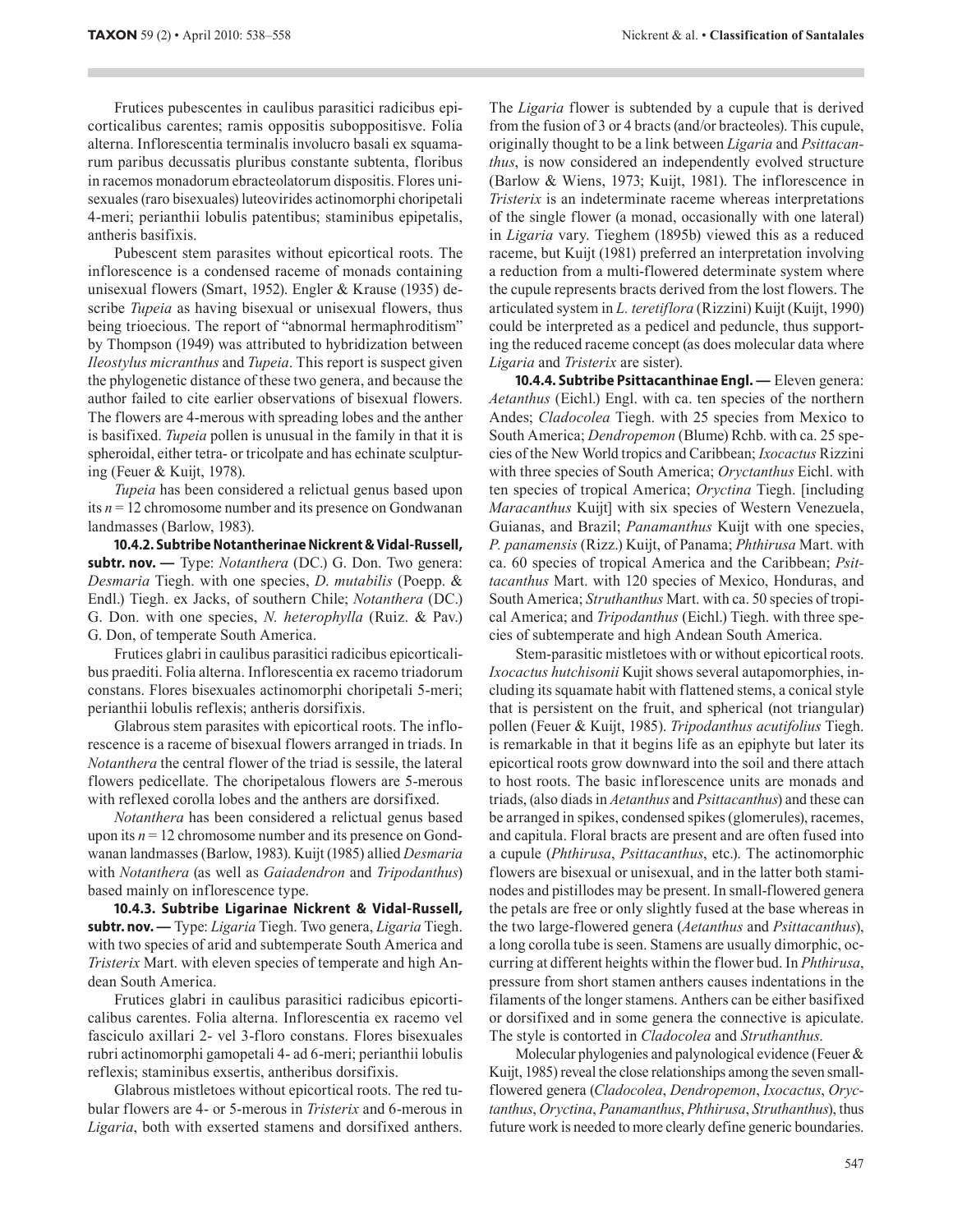**10.5. Tribe Lorantheae Rchb.** — This tribal name was also used by Engler & Krause (1935). This is the largest tribe in Loranthaceae and contains seven subtribes and 40 genera. Engler's subtribe Loranthinae included seven genera, but one of these was *Loranthus* that, according to modern concepts, encompasses 37 genera. Subtribe Ileostylinae has a base chromosome number of  $x = 11$  and this clade is sister to a clade containing the remaining six subtribes (38 genera) that all have  $x = 9$ . This represents the fourth aneuploid reduction in Loranthaceae, and one that affected the largest number of genera and species.

**... Subtribe Ileostylinae Nickrent & Vidal-Russell, subtr. nov. —** Type: *Ileostylus* Tiegh. Two genera: *Ileostylus* Tiegh. with one species, *I. micranthus* (Hook. f.) Tiegh., of New Zealand and *Muellerina* Tiegh. with four species endemic to eastern Australia.

Frutices glabri in caulibus parasitici radicibus epicorticalibus praediti. Folia opposita. Inflorescentia ex racemis simplicibus vel umbellis monadorum triadorumve constans, floribus bracteis solitariis subtentibus. Flores bisexuales actinomorphi, aut parvi choripetali 4-meri antheris basifixis (*Ileostylus*) aut grandes gamopetali 5-meri antheris dorsifixis (*Muellerina*).

Glabrous mistletoes with opposite leaves and epicortical roots. The basic inflorescence units are monads or triads arranged in simple racemes or umbels. In *Muellerina* the central flower of the triad is sessile. No bracts are associated with the inflorescence, but each bisexual, actinomorphic flower is subtended by one bract. The overall floral morphology of the two genera is different. *Ileostylus* has small (2.5 mm), choripetalous flowers with four petals whereas *Muellerina* has larger (2.5 cm), gamopetalous flowers with five petals. In the former genus the anthers are basifixed and in the latter dorsifixed. Indeed, the flowers of *Ileostylus* resemble *Tupeia*, but this must have evolved in parallel given their phylogenetic distance.

**... Subtribe Loranthinae Engl. —** Two genera: *Cecarria* Barlow with one species, *C. obtusifolia* (Merr.) Barlow, of the Philippines, New Guinea, New Britain, and the Solomon Islands and *Loranthus* Jacq. with ca. ten species of Europe to southern China, and Sumatra.

These glabrous, alternate leaved mistletoes either have (*Loranthus*) or lack (*Cecarria*) epicortical roots. The inflorescence has been described as a spike for both genera, but for *Cecarria*, additional descriptions exist, such as a 2-flowered cyme (Danser, 1931), a 2-flowered umbel (Barlow & Wiens, 1973), or a 4-flowered raceme (Barlow, 1984). These descriptive differences highlight the difficulties associated with inflorescence terminology that are especially acute in Loranthaceae (Kuijt, 1981). The 5- or 6-merous, choripetalous flowers are bisexual in *Cecarria* but both bisexual and unisexual flowers occur in *Loranthus* (plants then dioecious). Anthers are basifixed in *Loranthus* but dorsifixed in *Cecarria*.

The dorsifixed anthers caused Merrill to place the taxon now known as *Cecarria* in *Phrygilanthus*. The generic name *Phrygilanthus* Eichler, that included a heterogeneous assemblage of Old and New World mistletoes, was rendered illegitimate and its species allocated to ten different genera, including the new genus *Cecarria* (Barlow & Wiens, 1973). These authors stated: "*Cecarria* may be an unspecialized, relic genus near the stem of this Old World line. The only other Old World members of the *Phrygilanthus* group are the four temperate Australian species now referred to *Muellerina*." These concepts are not in conflict with the actual phylogenetic relationships where *Ileostylus*/*Muellerina*, *Cecarria*/*Loranthus*, and the remaining  $x = 9$  taxa all form successive clades. The nomenclatural history of the genus *Loranthus* has been mercurial. The name encompassed nearly all mistletoes at the time of Linnaeus, was split into a plethora of genera by Tieghem (publications between 1894 and 1911), and recircumscribed by Danser (publications between 1929 and 1941). Barlow (1995) concluded that the nine species assigned to *Hyphear* by Danser were all conspecific with *L. odoratus*. With *L. europaeus*, the genus was then thought to include just two species. The *Flora of China* treatment (Qiu & Gilbert, 2003) lists six species from China and ten total for the genus. Molecular evidence (Jer-Ming Hu, pers. comm.) supports the monophyly of the Chinese and European species.

**... Subtribe Amyeminae Nickrent & Vidal-Russell, subtr. nov. —** Type *Amyema* Tiegh. Nine genera: *Amyema* Tiegh. with ca. 100 species from Malesia, Australia, Philippines, and western Pacific; *Barathranthus* (Korth.) Miq. with three species of Sri Lanka and Malaysia; *Benthamina* Tiegh. with one species, *B. alyxifolia* (F. Muell. ex Benth.) Tiegh., of Australia; *Dactyliophora* Tiegh. with three species of Papuasia and northern Queensland Australia; *Diplatia* Tiegh. with three species of tropical Australia; *Distrianthes* Danser with one species, *D. moliflora* (Krause) Danser, of New Guinea; *Helicanthes* Danser with one species, *H. elastica* (Desr.) Danser of India; *Papuanthes* Danser with one species, *P. albertisii* Danser of New Guinea; and *Sogerianthe* Danser with four species from eastern New Guinea to the Solomon Islands.

Frutices glabri pubescentesve in caulibus parasitici radicibus epicorticalibus (praeter *Diplatiam*) praediti. Folia alterna opposita verticillatave. Inflorescentia ex racemo umbella capitulove constans, floribus in triada simplicia aggregatave dispositis, vel ad florem solitarium reducta; bracteis floralibus interdum accrescentibus vel cupulam formantibus. Flores bisexuales unisexualesve, 5- vel 6-meri, choripetali gamopetalive.

Glabrous or pubescent mistletoes, all but *Diplatia* with epicortical roots and most with opposite leaves (also alternate and verticillate in *Amyema*). The basic inflorescence unit appears to be a triad which may then be aggregated into conflorescences of racemes, umbels and capitula, or sometimes reduced to single flowers or a simple umbel of dyads in some *Amyema* (see fig. 5 in Barlow, 1966). In *Diplatia* and *Papuanthes* the floral bracts are enlarged, foliaceus, and connate thus covering the inflorescence during development. This bract fusion is more weakly developed in some species of *Sogerianthe* where the bracts form a cupule at the base of the peduncle. The flowers are bisexual (except in *Barathranthus*), generally 5- or 6-merous, choripetalous (e.g., *Barathranthus*, *Dactyliophora*, *Diplatia*) or gamopetalous, and with or without reflexed lobes. An articulated style is seen in *Dactyliophora*, a feature rarely seen outside Tribe Elytrantheae.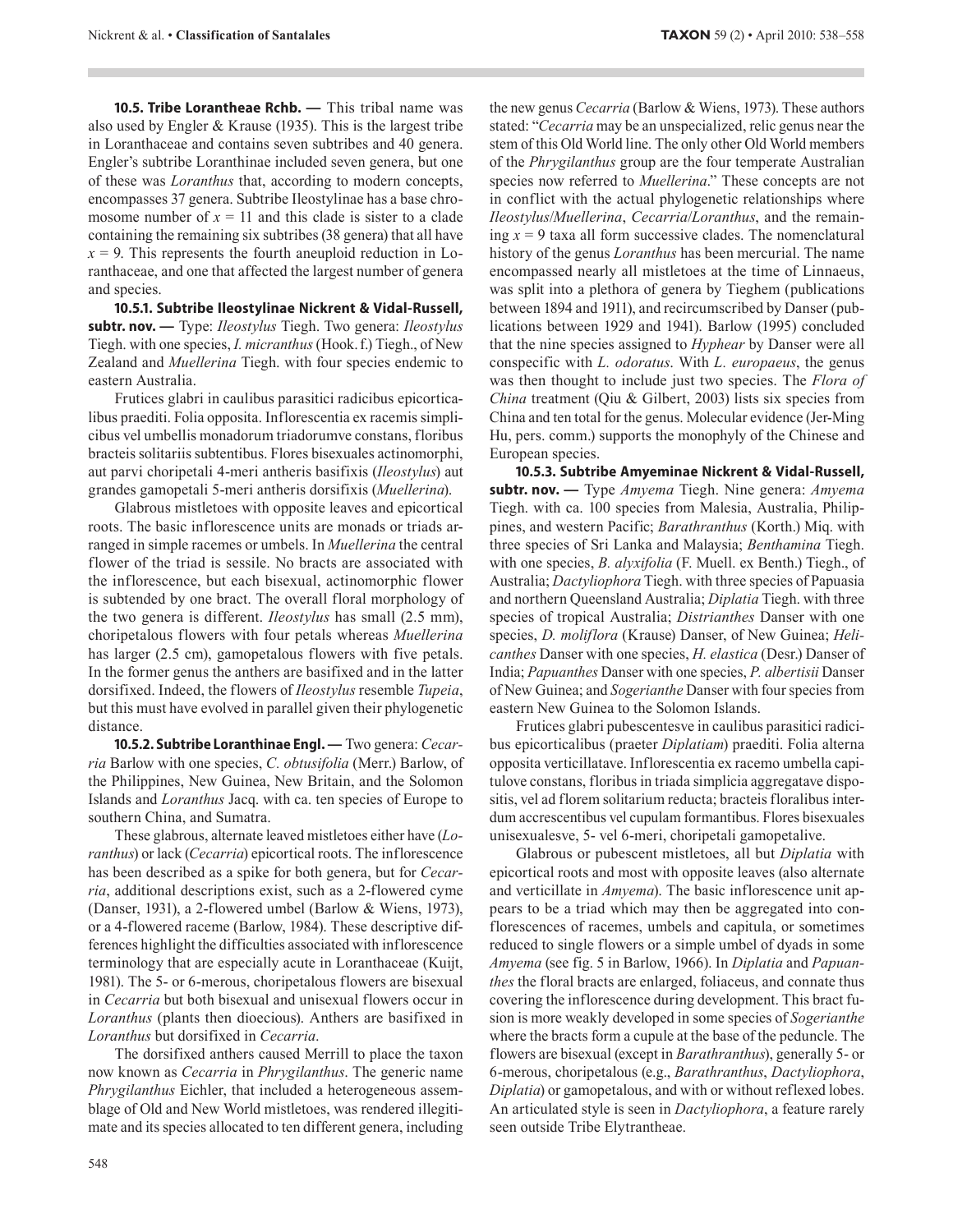Six genera representing the "Amyema complex" were strongly supported as a clade from molecular analyses (Vidal-Russell & Nickrent, 2008a). *Barathranthus*, weakly supported as sister to this clade, has a very different morphology: the plants are dioecious with tiny, 4-merous, unisexual flowers that emerge from hollows in the stem. Various generic names coined by Tieghem and Danser for taxa within the *Amyema* complex (e.g., *Dicymanthes*) have been placed in synonomy with *Amyema*. The two species of *Amyema* sampled in Vidal-Russell & Nickrent (2008a) were not monophyletic. These facts, plus the high degree of morphological variation among the large number of species, highlight the need for additional molecular work to better establish generic limits in Amyeminae.

**... Subtribe Scurrulinae Nickrent & Vidal-Russell, subtr. nov. —** Type: *Scurrula* L. Two genera: *Scurrula* L. with ca. 50 species of China, Southeast Asia and Malaysia; and *Taxillus* Tiegh. with ca. 35 species of tropical Asia (India and Sri Lanka to China, Japan, Philippines, Borneo) and Africa (Kenya coast).

Frutices pubescentes in caulibus parasitici radicibus epicorticalibus praediti, trichomatibus stellatis dendriticisve induti. Folia opposita. Inflorescentia ex racemo umbellave monadorum constans. Flores bisexuales zygomorphi gamopetali, 4- vel 5-meri, corolla aperta rimam V-formem faciente.

Mistletoes with epicortical roots and opposite (decussate) leaves. In many species nearly all parts of the plant are covered with an indumentum of stellate or dendritic trichomes. Floral monads are arranged in racemes or umbels. The flowers are bisexual, zygomorphic, 4- (rarely 5-) merous, and gamopetalous and form a V-shaped slit along the corolla tube when open. Flowers in the sole African species *T. wiensii* Polhill open explosively when probed by pollinating birds (Polhill & Wiens, 1998). *Scurrula* and *Taxillus* have long been considered closely related and indeed Danser (1931) moved seven species from the former into the latter genus. *Scurrula* has club-shaped, stipitate fruits whereas *Taxillus* has ellipsoid, nonstipitate, warty fruits (Barlow, 1991). *Taxillus* has a wide geographic distribution, from coastal Kenya through India to China, Japan, Southeast Asia, the Philippines, and Borneo. This can be attributed to the generally low host specificity. The one Malesian species, *T. chinensis* (DC.) Danser, is widespread west of Charles' Line but may be a recent introduction into that flora (Barlow, 1991).

10.5.5. Subtribe Dendrophthoinae Nickrent & Vidal-**Russell, subtr. nov. —** Type: *Dendrophthoe* Mart. Four genera: *Dendrophthoe* Mart. with 30 species from tropical Africa to Malesia and Australia; *Helixanthera* Lour. with ca. 50 species of tropical Africa to Sulawesi; *Tolypanthus* Blume with four species from India to southeastern China; and *Trithecanthera* Tiegh. [including *Kingella* Tiegh.] with four species of western Malaysia.

Frutices glabri pubescentesve in caulibus parasitici radicibus epicorticalibus praediti carentesve. Folia alterna opposita verticillatave. Inflorescentia ex spica racemo umbella vel capitulo monadorum constans, bracteis floralibus interdum involucrum formantibus (*Tolypanthus*). Flores bisexuales gamopetali vel choripetali (*Helixanthera*) 4- ad 6-meri, perianthii lobulis reflexis, antheris basifixis.

Vegetatively these mistletoes are variable: pubescent or not, with or without epicortical roots, and alternate, opposite, or whorled leaves. The basic inflorescence unit is a monad, but this is arranged in spikes, racemes, umbels, or capitula. In *Tolypanthus* the floral bracts are greatly expanded and either free (e.g., *T. gardneri* Tiegh.) or connate into a bell-shaped involucre (*T. lageniferus* Tiegh.). The gamopetalous corolla generally has five reflexed lobes, but variation is seen in *Helixanthera* whose typically four choripetalous lobes are only weakly reflexed. The anthers are basifixed with longitudinal (and in *Helixanthera* transverse) septae. The ovarian placenta is unlobed or absent entirely.

The molecular analysis (Vidal-Russell & Nickrent, 2008a) showed *Helixanthera* to be polyphyletic, with *H. cylindrica* occurring between Scurrulinae and Amyeminae. With a dozen species occurring in Africa, Polhill & Wiens (1998) state that *Helixanthera* "is the most primitive genus in the family in Africa," Barlow (1995) regarded *Loranthus* as very closely related to *Helixanthera*, but this is not borne out by molecular data, at least when considering the sampled Malesian species. Further sampling among the African and Asian species is required to further understand relationships in this genus. *Helixanthera terrestris* Danser and *H. scoriarum* Danser are reported to be root parasites in China (Qiu & Gilbert, 2003), thus these require additional investigation to determine whether they are solely such or amphitrophic (as in *Tripodanthus*, tribe Psittacantheae above).

**... Subtribe Emelianthinae Nickrent & Vidal-Russell, subtr. nov. —** Type *Emelianthe* Danser. Seven genera: *Emelianthe* Danser with one species, *E. panganensis* (Engl.) Danser, of eastern and northeastern Africa; *Erianthemum* Tiegh. with 16 species of eastern and southern Africa; *Globimetula* Tiegh. with 13 species of tropical Africa; *Moquiniella* Balle with one species, *M. rubra* (Spreng. f.) Balle, of Namibia and the Cape Province of South Africa; *Oliverella* Tiegh. with three species of eastern and southern Africa; *Phragmanthera* Tiegh. with 34 species of tropical Africa and Arabia; and *Spragueanella* Balle with two species of eastern and southern Africa.

Frutices glabri pubescentesve in caulibus parasitici radicibus epicorticalibus carentes. Folia alterna oppositave. Inflorescentia ex umbella vel capitulo monadorum (*Erianthemum*) constans. Flores bisexuales actinomorphi zygomorphive gamopetali plerumque 5-meri, in alabastro fenestrati, filamentis plerumque in spiram contortis.

Glabrous or pubescent mistletoes without epicortical roots and with opposite or alternate leaves. The inflorescences are monads composed into umbels or, in *Erianthemum*, contracted to a capitulum. Among the seven genera, only in *Erianthemum* is the calyculus expanded into an urceolate cup that is persistent on the fruit. This feature is more developed in subtribe Tapinanthinae. Flowers are bisexual, zygomorphic (or actinomorphic in *Emelianthe* and *Erianthemum*), and composed of five gamopetalous lobes (four in *Emelianthe*). All genera except *Globimetula* have vents (fenestrae) on the corolla tube when in bud. How the corolla lobes reflex upon anthesis varies. In *Moquiniella* and *Globimetula* the lobes form spiral coils whereas in *Oliverella* the lobes are involute, rolling up like a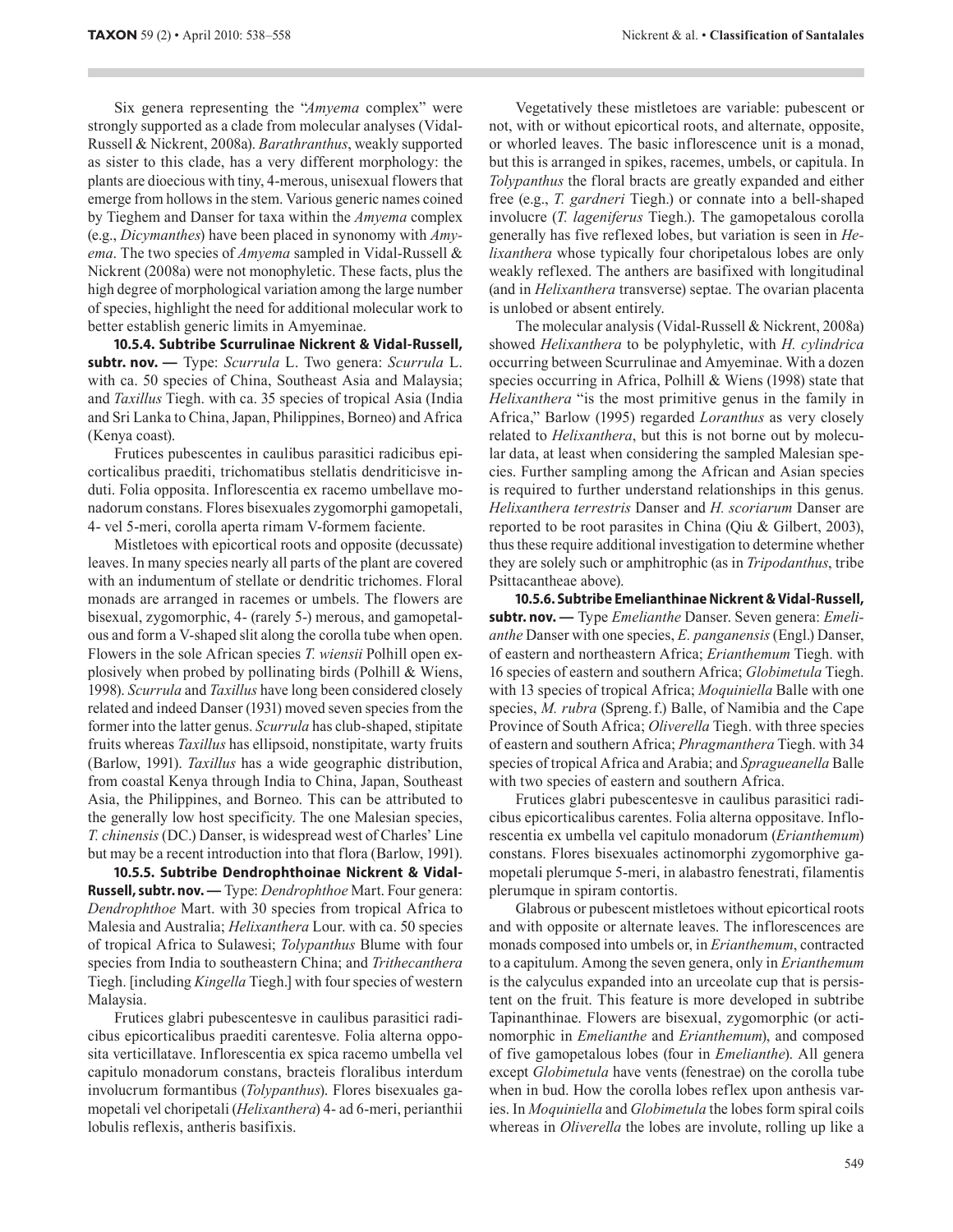window shade. A distinctive tooth on the staminal filament is seen in *Phragmanthera* and *Spragueanella*. Aside from *Emelianthe*, all genera have filaments that coil and in two genera (*Erianthemum*, *Moquiniella*) the anther actually breaks away during pollination by birds (Polhill & Wiens, 1998).

As noted by Kuijt (1981), all African and Malagasy Loranthaceae have indeterminate inflorescences composed of monads, thus this may be a synapomorphy for subtribes Emelianthinae and Tapinanthinae. Molecular analyses gave strong support for subtribe Emelianthinae, however, no morphological character has been identified as a synapomorphy for the clade. The African loranth genera have undergone the most recent adaptive radiation in the family (Vidal-Russell & Nickrent, 2008b), thus many of the floral characters associated with bird pollination appear homoplastic (or atavistic).

**... Subtribe Tapinanthinae Nickrent & Vidal-Russell, subtr. nov. —** Type: *Tapinanthus* (Blume) Rchb. Fourteen genera: *Actinanthella* Balle with two species of southern and southeastern Africa; *Agelanthus* Tiegh. with 59 species of Africa and the Arabian peninsula; *Bakerella* Tiegh. with ca. 16 species of Madagascar; *Berhautia* Balle with one species, *B. senegalensis*  Balle, of Senegal and Gambia; *Englerina* Tiegh. with 25 species in tropical Africa; *Oedina* Tiegh. with four species of eastern Africa; *Oncella* Tiegh. with four species of eastern Africa; *Oncocalyx* Tiegh. [including *Tieghemia* Balle] with 13 species of eastern and southern Africa to Arabia; *Pedistylis* Wiens with one species, *P*. *galpinii* (Schinz ex Sprague) Wiens, of South Africa; *Plicosepalus* Tiegh. with twelve species of the Middle East and Arabia, to eastern Africa, Angola and South Africa; *Septulina* Tiegh. with two species of South Africa; *Socratina* Balle with two species of Madagascar; *Tapinanthus* (Blume) Rchb. with 30 species of tropical and southern Africa; and *Vanwykia* Wiens with two species of eastern and southeastern Africa.

Frutices glabri pubescentesve in caulibus parasitici radicibus epicorticalibus praediti carentesve. Folia opposita alternave. Inflorescentia ex umbella constans vel ad fasciculum axillarem 1- ad 3-florum reducta. Flores bisexuales actinomorphi zygomorphive gamopetali 4- vel 5-meri, interdum in alabastro fenestrati, filamentis plerumque in spiram contortis. Fructus interdum calyculo accrescente persistente subtentus.

Glabrous or pubescent mistletoes with epicortical roots (*Bakerella*, *Plicosepalus*, *Vanwykia*) or more commonly without. Phyllotaxy can be opposite or alternate, sometimes even among species of one genus. Inflorescences are commonly umbels, although several genera also show single flowers (or groups of  $2-3$ ) in the axils. Six genera have fruits with a persistent expanded calyculus. Four of the 14 genera have actinomorphic flowers. The gamopetalous corolla is composed of four or five lobes that are generally vented (exceptions being *Tapinanthus*, *Vanwykia* and some species of *Septulina*). The corolla lobes may or may not be reflexed upon anthesis. Nine of the 14 genera show coiled filaments, two of which (*Oedina*, *Oncella*) have anthers that break away upon pollination.

Only three genera of African Loranthaceae form epicortical roots and two of these occur in subtribe Tapinanthinae: *Plicosepalus* and *Vanwykia*. The molecular analysis of Vidal-Russell & Nickrent (2008a) included 13 of the 14 genera. Eight of these occurred in a moderately supported clade whereas the remaining four (*Socratina*, *Vanwykia*, *Bakerella*, *Plicosepalus*) occurred in a polytomy. These four genera are tentatively classified in this subtribe, thus additional work will be required to determine whether these mistletoes belong here or in subtribe Emelianthinae.

**11. Family Opiliaceae Valeton (1886).** - Eleven genera: *Agonandra* Miers ex Benth. with ten species of Mexico, Central and tropical South America; *Anthobolus* R. Br. with three species of Australia; *Cansjera* Juss. with three species of India and Ceylon to southern China, New Guinea and northern Australia; *Champereia* Griff. with one variable species, *C. manillana* (Blume) Merr., from Southeast Asia to Sumatra and western New Guinea; *Gjellerupia* Lauterb. with one species, *G. papuana*  Lauterb., of New Guinea; *Lepionurus* Blume with one species, *L. sylvestris* Blume, from Nepal and Assam to western Malesia; *Melientha* Pierre with one species, *M. suavis* Pierre, of southeast Asia to the Philippines; *Opilia* Roxb. with three species of Africa, Asia, Indonesia, and Australia; *Pentarhopalopilia* Hiepko with four species of Africa and Madagascar; *Rhopalopilia* Pierre with three species of tropical Africa; and *Urobotrya* Stapf. with ca. five species of Africa and southeast Asia.

The family contains root-parasitic trees, shrubs and lianas. *Cansjera rheedii* is a shrub or climbing liana that has thorns derived from short shoots. Cystoliths are present in the leaves of all genera but appear to be absent in *Anthobolus*. Flowers are bisexual or unisexual (the plants then dioecious). Inflorescences axillary, of various types. Inflorescence bracts are peltate in *Agonandra* and *Opilia*. Floral bracts are often caducous (persistent in *Cansjera* and *Melientha*). A calyculus is present in all taxa except *Lepionurus*. Petals number 3–6 and lack hairs opposite the petals. The ovary is superior with a single locule that bears one ovule. The fruit is a drupe whose pedicel may be thickened or fleshy in *Anthobolus*, *Agonandra*, and *Opilia*.

*Anthobolus* was formerly classified in Santalaceae but molecular data strongly support its placement in Opiliaceae (Der & Nickrent, 2008). Its floral morphology is not out of place in the family and the only discrepancy appears to be the lack of cystoliths. Molecular data are lacking for three genera (*Gjellerupia*, *Melientha*, *Rhopalopilia*).

**. Family Comandraceae Nickrent & Der, fam. nov. —** Type: *Comandra* Nutt. Two genera: *Comandra* Nutt. with one species, *C. umbellata* (L.) Nutt., of North America, Europe and the Mediterranean; and *Geocaulon* Fern. with one species, *G. lividum* Fern., of Alaska and Canada and extending southward to the northeast, north central and northwest U.S.

Herbae perennes rhizomatosae in radicibus parasiticae. Folia alterna. Inflorescentiae ex cymis axillaribus terminalibusque constantes. Flores bisexuales unisexualesve monochlamydei 4- ad 6-meri, disci lobulis glandularibus inter tepala alternantibus, antherarum connectivis ad tepala trichomatibus affixis. Fructus drupaceus, epicarpio sicco (*Comandra*) vel carnoso (*Geocaulon*).

*Comandra* and *Geocaulon* are closely related and were once considered congeneric. Both are root hemiparasitic herbaceous perennials with alternate, simple leaves. Inflorescences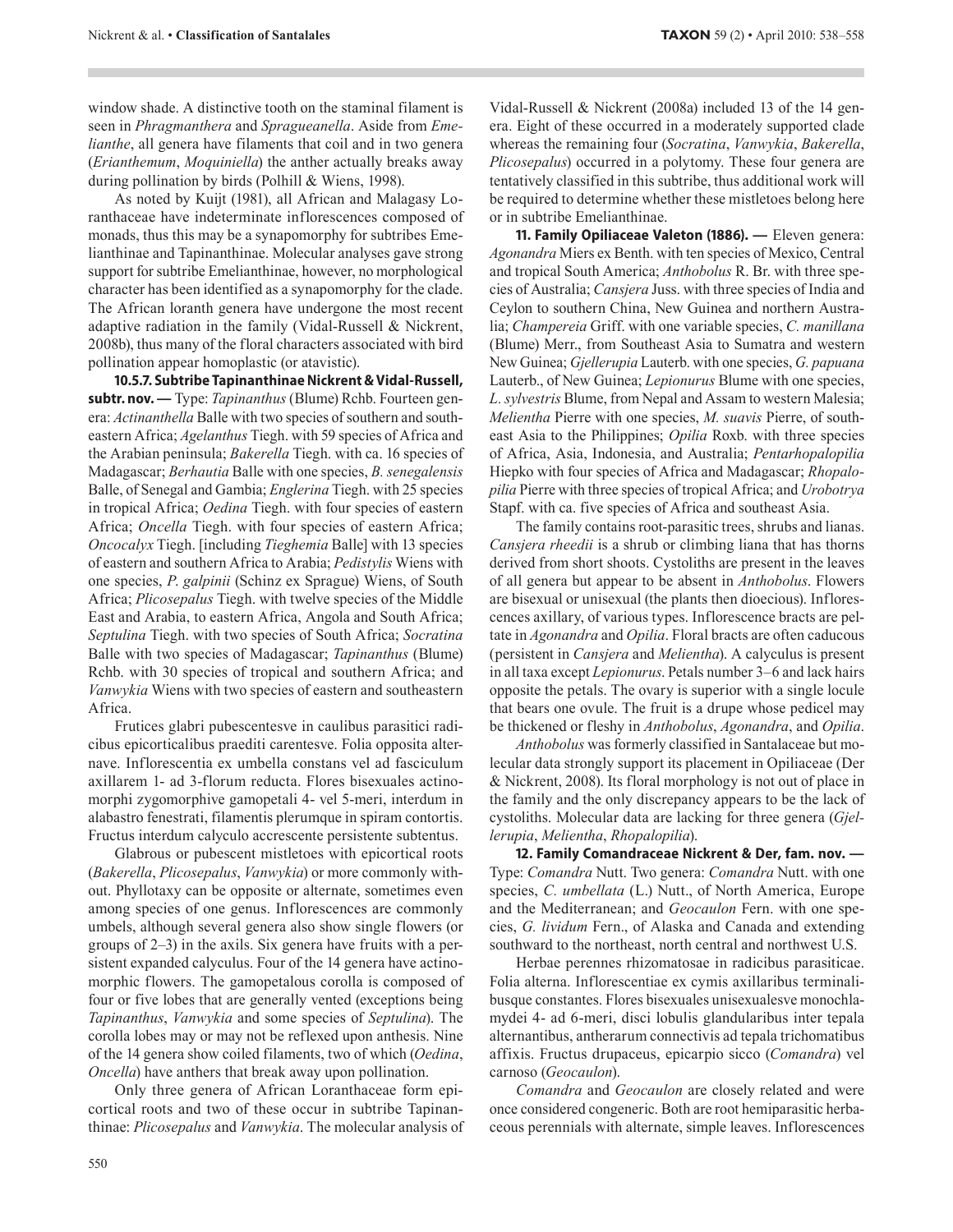occur as axillary and terminal cymes. Flowers in *Comandra* are bisexual whereas in *Geocaulon* they are unisexual (plants monoecious or andromonoecious). The flowers are monochlamydous with no trace of a calyx or calyculus. There are  $4-6$ petals with an equal number of opposite stamens. Hairs arising from the petals attach to the stamen connective after anthesis. Carpellate flower staminodes and staminate flower pistillodes are present in *Geocaulon*. A lobed glandular disk occurs on the top of the inferior ovary that is unilocular throughout. The fruit is a drupe (pseudodrupe) whose epicarp dries following dehiscence in *Comandra* (Piehl, 1965) but becomes more fleshy in *Geocaulon*.

The traditional classification of Comandraceae was in tribe Santaleae (= Osyrideae), but molecular evidence (Der & Nickrent, 2008) placed this taxon in a polytomy among the basal Santalaceae s.l. The distinctiveness of this family first noted by Tieghem (1896) was supported by embryological features (Ram, 1957; Johri & Bhatnagar, 1960). *Comandra umbellata* is likely the most widespread species of Santalales, occurring throughout the United States and southern Canada as well as in the Balkan peninsula. Given its phylogenetic position, one may speculate that the genus is old and that its biogeographic history involves vicariance.

**13. Family Thesiaceae Vest (1818).** — Five genera: *Buckleya* Torr, with one species in the eastern U.S. and four in eastern Asia; *Kunkeliella* Stearn with four species endemic to the Canary Islands; *Osyridicarpos* A. DC. with one species, *O. schimperianus* (A. Rich.) A. DC., of Africa; *Thesidium* Sond. with eight species of South Africa; and *Thesium* L. with ca. 330 species in Europe, Africa, Asia, Australia, and South America.

Root-parasitic shrubs and herbaceous perennials with alternate or opposite leaves. Plants with bisexual flowers or unisexual (then dioecious) in various types of inflorescences. A calyculus may be present and in some cases is developed into actual sepal lobes, e.g., in *Buckleya*, *Osyridocarpos*, *Thesium libericum*. There are 4 or 5 petals that may or may not be formed into a corolla tube and an equal number of stamens. Hairs opposite the stamens are present on the petals of bisexual or male flowers (absent in *Buckleya*). Upon fruit development the embryo sac extends beyond the ovule or placenta. The fruits of *Buckleya*, *Osyridicarpos*, and *Kunkeliella* are drupes (pseudodrupes) whereas in *Thesium* nutlets are seen. The fruiting pedicel becomes swollen in some species of *Thesium* thus functioning as an elaiosome for myrmechochory.

The sister relationship of *Buckleya* to the remaining members of this family was only recently demonstrated using molecular methods (Der & Nickrent, 2008). *Osyridicarpos* and *Thesidium* are South African endemics whereas *Thesium* reaches its greatest diversity there. A molecular phylogeny using nuclear ITS (Nickrent & al., 2008) did not support the recognition of the segregate genera *Austroamericium* Hendrych and *Chrysothesium* (Jaub. & Spach) Hendrych but did show the genetic distinctiveness of *Thesium mauritanicum* Batt. (northern Africa) and *T. lineatum* L. f. (South Africa). Additional work is required to more precisely determine the phylogenetic history of these taxa and then circumscribe genera accordingly. The South American and Malagasy species of *Thesium* appear to be recent introductions via long distance dispersal, not vicariance. In contrast, it appears that *Buckleya* is an old genus, diverging from *Pyrularia* ca. 80 Ma (Vidal-Russell & Nickrent, 2008b). The existence of this genus in eastern North America and eastern Asia supports a vicariance scenario. Because *Osyridicarpos* and *Thesium lineatum* are the next taxa to diverge in the clade, and because they are both South African endemics, movement of this ancestor from Asia to Africa appears to have taken place. A massive radiation subsequently occurred in *Thesium*, producing the highest number of species of any genus in Santalales.

**. Family Cervantesiaceae Nickrent & Der, fam. nov. —** Type: *Cervantesia* Ruiz & Pav. Eight genera: *Acanthosyris* (Eichl.) Griseb. with three species from temperate South America; *Cervantesia* Ruiz & Pav. with four species of Andean South America; *Jodina* Hook. & Arn. ex Meisn. with one species, *J. rhombifolia* (Hook. & Arn.) Reiss., of southern Brazil, Uruguay, and Argentina; *Okoubaka* Pellegr. & Normand with two species of tropical Africa; *Pilgerina* Rogers, Nickrent & Malécot with one species, *P. madagascariensis* Rogers, Nickrent & Malécot, of Madagascar; *Pyrularia* Michx. with one species from the southeastern U.S. and two from China; *Scleropyrum* Arn. with ca. six species of India, Southeast Asia, and Malesia; and *Staufferia* Rogers, Nickrent & Malécot with one species, *S. capuronii* Rogers, Nickrent & Malécot, of Madagascar.

Arbores fruticesve in radicibus parasitici, interdum spinis axillaribus armati. Inflorescentia ex spica racemo panicula fasciculo monochasio vel flore solitario constans. Flores bisexuales unisexualesve monochlamydei 4- vel 5-meri campanulati urceolative, disci lobulis glandularibus inter tepala alternantibus, antherarum connectivis ad tepala trichomatibus affixis, ovario supero semi-infero inferove. Fructus ex drupa grandi dehiscente indehiscenteve constans.

Hemiparasitic trees and shrubs, some of which (*Acanthosyris*, *Scleropyrum*) with ramal and axillary thorns. Plant sexual conditions vary among the genera with bisexual flowers (*Acanthosyris*, *Cervantesia*, etc.), dioecy (*Okoubaka*, *Staufferia*) and trioecy (*Scleropyrum*). Similarly, various inflorescence types occur such as solitary flowers, monochasia, spikes, racemes, panicles and fascicles. No evidence of a calyx or calyculus exists. The 4- or 5-merous campanulate or urceolate flowers bear hairs on the petals opposite to and in equal number with the stamens. Staminodes and pistillodes are present in unisexual species. A glandular disk is present, often with large lobes alternating between the petals. Ovary position varies with superior (*Cervantesia*), half-inferior (*Acanthosyris*), or fully inferior (remaining genera) conditions existing. There appears to be a tendency towards becoming fully inferior upon fruiting. The ovary is unilocular throughout with a straight or twisted (*Acanthosyris*, *Cervantesia*, *Jodina*) placental column. The fruits (drupes) in Cervantesiaceae (e.g., in *Okoubaka*) are the largest seen in Santalales. In *Cervantesia*, *Jodina* and *Staufferia* the five perianth valves extend basipetally upon fruiting. In the mature fruit these valves either remain on the fruit (*Cervantesia*, *Staufferia*) or in *Jodina* the outer exocarp dehisces leaving a white, fleshy inner exocarp covering on the stony mesocarp.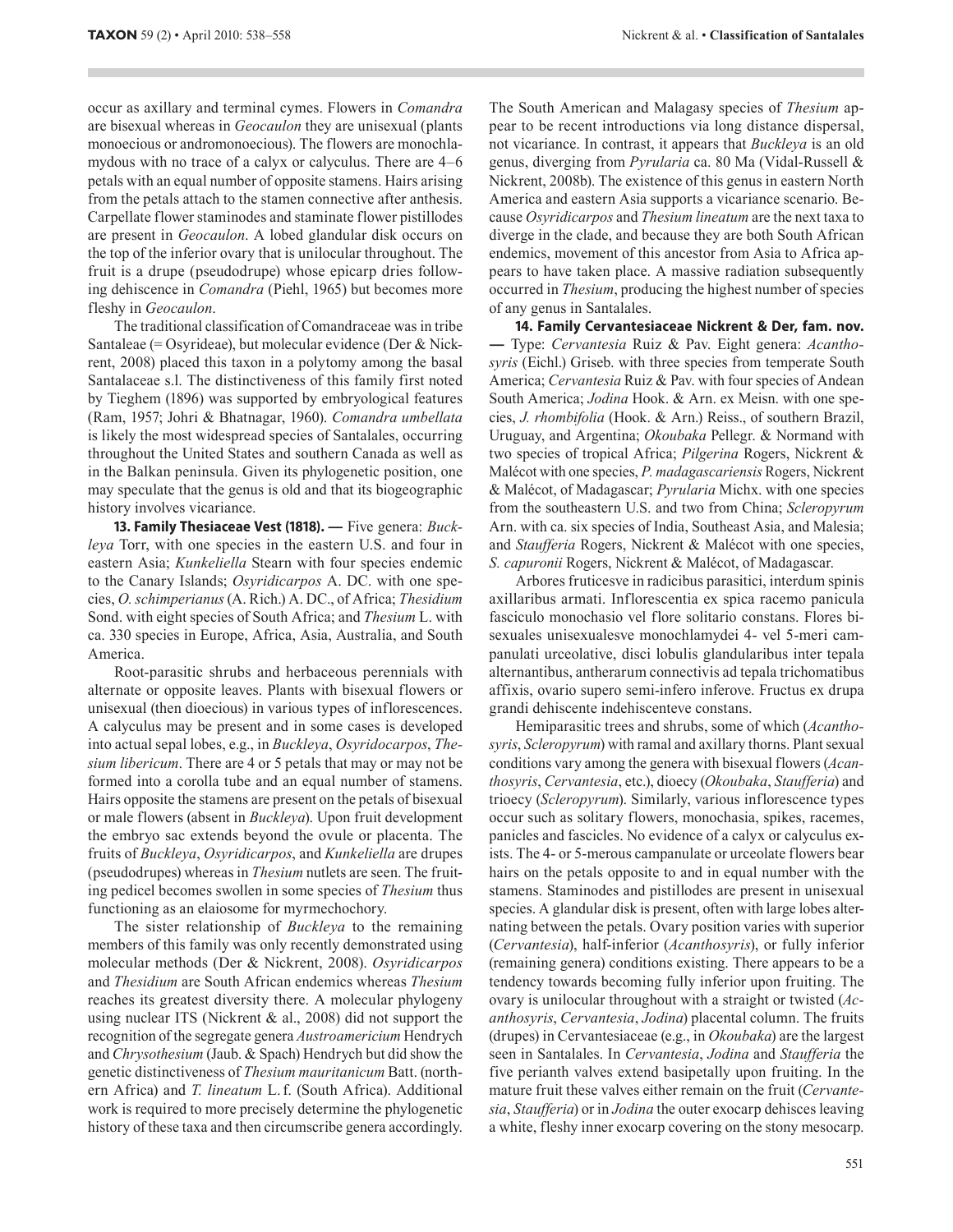The clade that includes the genera of Cervantesiaceae is strongly supported by molecular data and intergeneric relationships are fully resolved (Der & Nickrent, 2008; Rogers & al., 2008). The family is composed of two clades, the first with *Acanthosyris*, *Cervantesia* and *Jodina* (the South American or *Cervantesia* clade) and a second composed of the remaining four genera (*Pyrularia* clade). Biogeographically, *Pyrularia* shows the eastern North American, eastern Asian disjunction also seen in *Buckleya* (Thesiaceae). The large fruits of *Acanthosyris annonagustata* C. Ulloa & P. Jørg are eaten by local people. Parasitism of surrounding vegetation by *A. asipapote* M. Nee and *Okoubaka* has been documented and is sufficiently severe to limit growing crops around the plants.

**. Family Nanodeaceae Nickrent & Der, fam. nov. —** Type: *Nanodea* Banks ex C.F. Gaertn. Two genera: *Mida*  A. Cunn. ex Endl. with one species, *M. salicifolia* A. Cunn., disjunct from New Zealand to the Juan Fernandez Islands; and *Nanodea* Banks ex C.F. Gaertn. with one species, *N. muscosa*  C.F. Gaertn., of temperate South America (Patagonia, Tierra del Fuego, and the Falkland Islands).

Arbores (*Mida*) vel suffrutices (*Nanodea*) in radicibus parasitici. Folia alterna, tenuia carnosave. Flores bisexuales 4-meri calyculo subtenti, disci lobulis glandularibus inter tepala alternantibus, antherarum connectivis ad tepala trichomatibus affixis, ovario semi-infero (*Mida*) vel infero (*Nanodea*). Fructus ex drupa perianthio persistente coronata constans.

*Mida* is a hemiparasitic tree whereas *Nanodea* is a turf- or mat-forming dwarf shrub that inhabits peat bogs. Both have alternate, simple leaves, but of different forms. *Mida* has expanded "*Salix*-like" leaves whereas in *Nanodea* they are linear and somewhat fleshy. The flowers are bisexual, tetramerous, with a calyculus. Hairs opposite the stamens as well as a lobed glandular disk are present. The one-locular ovary is inferior in *Nanodea* and half inferior in *Mida*. The placental column is straight and, at least in *Mida* extends beyond the ovules apically as a conical projection to the base of the style. Two or three ategmic ovules occur. The embryo sac extends beyond the ovule or placenta. The mature fruit is a drupe (pseudodrupe) crowned by the persistent perianth parts.

*Mida* presents generalized vegetative and floral characters, thus it is not surprising that it was classified with members of Santaleae such as *Fusanus* and *Eucarya*, both now included in *Santalum* (Pilger, 1935). This relationship was supported by embryological features, such as the *Polygonum* embryo sac that extends beyond the ovule in the 4-nucleate stage. But variations on this "aggressive" embryo sac behavior also occurs in other Santalaceae s.l. as well as in Opiliaceae, Misodendraceae and Loranthaceae, thus this feature cannot be used to link *Mida* to any particular santalalean clade. The geographical distributions of these two genera suggests they may be Gondwanan relicts.

16. Family Santalaceae R. Br. (1810), emend. - Eleven genera: *Antidaphne* Poepp. & Endl. with seven species of South America, the Caribbean, and Mexico; *Colpoon* P.J. Bergius [including *Fusanus compressus* Murr] with two species of South Africa; *Eubrachion* Hook. f. with two species from the Caribbean to South America; *Exocarpos* Labill. with 26 species of Southeast Asia and Malaysia to Hawaii; *Lepidoceras* Hook. f.

with two species of Chile; *Myoschilos* Ruiz & Pav. with one species, *M. oblongum* Ruiz & Pav., of Argentina and Chile; *Nestronia* Raf. [including *Darbya* A. Gray] with one species, *N. umbellula* Raf., of eastern U.S.; *Omphacomeria* (Endl.) A. DC. with one species; *O. acerba* (R. Br.) A. DC., of southeastern Australia; *Osyris* L. with two species of Europe, the Mediterranean, Africa to China; *Rhoiacarpos* A. DC. with one species, *R. capensis* (Harv.) A. DC., endemic to South Africa; and *Santalum* L. with 16 species from Indomalaya to Australia and Hawaii. Includes Eremolepidaceae Tiegh. ex Kuijt.

Root-hemiparasitic trees, shrubs and stem hemiparasites (mistletoes). Leaf form is variable with alternate and opposite arrangements, persistent or caducous, expanded lamina or reduced to scales (squamate). Plant sexual conditions are various including bisexual flowers, dioecious, monoecious, andromonoecious, and androdioecious. Inflorescences are axillary and terminal and of various types: solitary flowers, monochasia, spikes, cymes (simple and compound dichasia), panicles, fascicles, and umbels. A calyx is absent or, in *Myoschilos*, present as a calyculus. Petals 3–6, free or fused into a corolla tube that is short and campanulate or urceolate. Petal hairs opposite the stamens may be present or absent (*Exocarpos*, *Omphacomeria*, mistletoes). Staminodes and pistillodes sometimes present (e.g., *Omphacomeria*). A glandular disk is present in *Eubrachion*, *Lepidoceras* and *Nestronia* (male flowers only). The ovary position varies from half-inferior (e.g., *Exocarpos*, *Santalum*) to inferior (e.g., *Colpoon*). In some genera, such as *Colpoon*, *Rhoiacarpos* and *Osyris* the locule is lobed at the base thus suggesting carpel number. Fruits are drupes (pseudodrupes) sometimes with the subtending pedicel swollen and fleshy (e.g., *Exocarpos*). In the aerial parasites the fleshy mesocarp, forms fibrous seed attachment structures.

Santalaceae s.str. were highly supported as monophyletic using molecular data (Der & Nickrent, 2008), a somewhat surprising result given the wide morphological diversity seen among its members. The family includes Eremolepidaceae, a clade containing three genera of New World mistletoes whose members have been assigned to a variety of santalalean families: Loranthaceae (Kuijt, 1968), Eremolepidaceae (Kuijt, 1988), Santalaceae (Wiens & Barlow, 1971), and Viscaceae (Bhandari & Vohra, 1983). Tribe Anthoboleae, formerly containing *Anthobolus*, *Omphacomeria* and *Exocarpos*, is now defunct given that *Anthobolus* has been transferred to Opiliaceae. The other two genera are closely related and sister to the remaining genera in the family.

**. Family Amphorogynaceae (Stauffer ex Stearn) Nickrent & Der, stat. nov. —** Based on tribe Amphorogyneae Stauffer ex Stearn (Stearn 1972: 6). Nine genera: *Amphorogyne* Stauff. & Hürl. with three species endemic to New Caledonia; *Choretrum* R. Br. with six species of Australia; *Daenikera* Hürl. & Stauff. with one species, *D. corallina* Hürl., endemic to New Caledonia; *Dendromyza* Danser [including *Cladomyza* Danser] with 21 species of southeastern Asia, Malaysia, Indonesia, and New Guinea; *Dendrotrophe* Miq. [including *Henslowia* Blume] with four species from the Himalayas to the Philippines and Malaysia, Indonesia; *Dufrenoya* Chatin with eleven species of Indonesia and Malaysia; *Leptomeria* R. Br. with 17 species of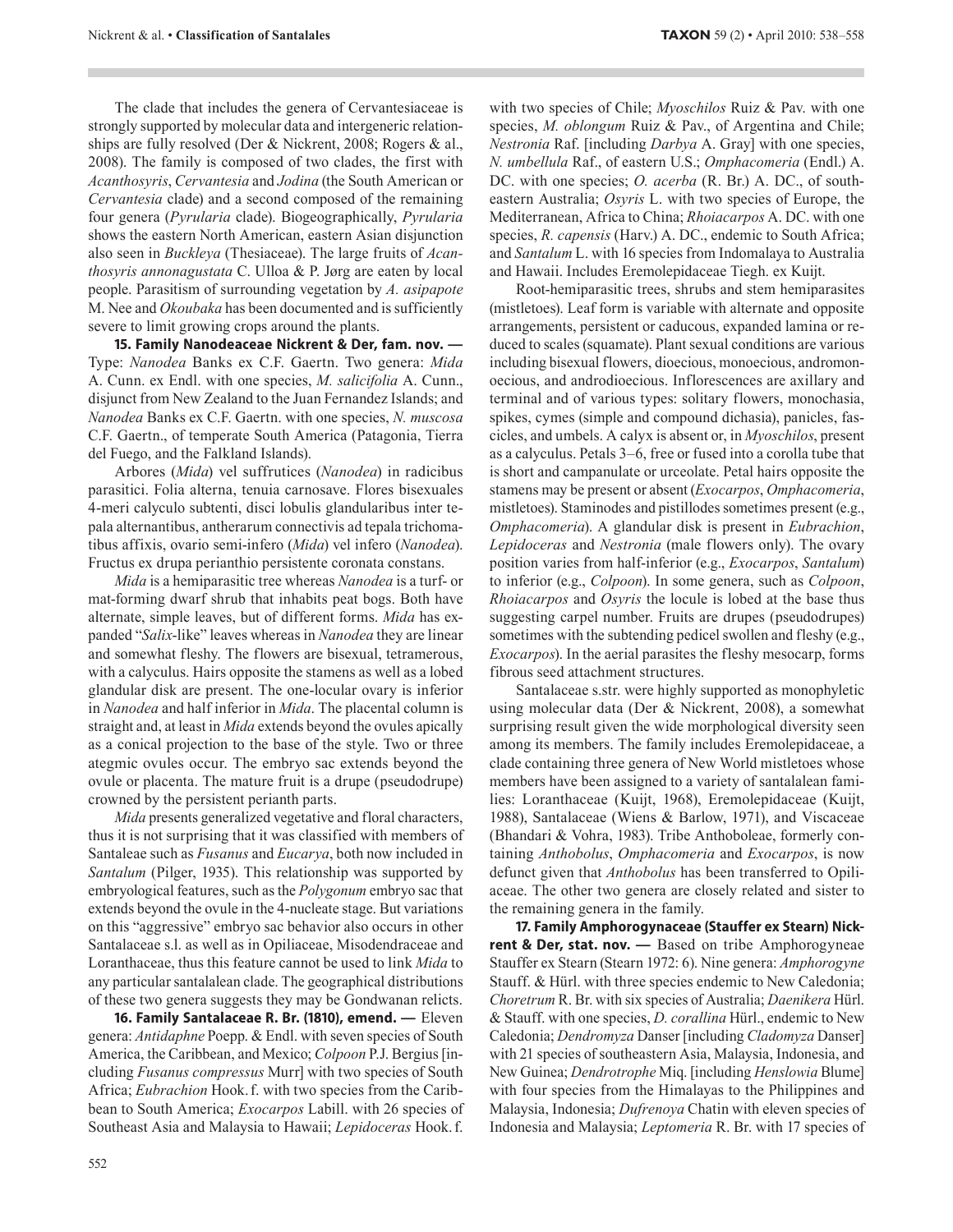Australia; *Phacellaria* Benth. with four species of eastern India to southern China; *Spirogardnera* Stauff. with one species, *S. rubescens* Stauff., endemic to Western Australia.

Root-parasitic small trees and shrubs, amphiphagous (root and stem-parasitic) shrubs, stem dendroparasites (lianas), and stem-parasitic shrubs (mistletoes). *Phacellaria* is a hyperparasite on Loranthaceae and other Amphorogynaceae. Stems with sympodial branching, in some aerial parasites differentiated into vegetative and haustorial shoots. Leaves alternate or subverticillate, either dimorphic or not dimorphic, persistent, caducous or deciduous, developed or as scales (squamate). Plants with bisexual flowers or unisexual (then plants dioecious). Inflorescences various including solitary flowers, monochasia, spikes, racemes, umbels and panicles. Neither a calyx nor a calyculus is present. The uncinate petals number 4–6 and are occasionally fused into a short corolla tube. Hairs on the petals opposite the stamens are present in most genera (*Dendromyza* and *Phacellaria* the exceptions). Stamens same number as petals. Staminodes and pistillodes sometimes present. Filament very short, equal to or slightly shorter or longer than the anther. The anthers are attached to very short filaments in a dorsifixed manner or the anther is sessile. Instead of the locules of the tetrasporangiate anthers being oriented in one plane, two are anterior and two are posterior. The locules are then anisomerous, i.e., of unequal size. Each thecal loculus dehisces independently (as opposed to a longitudinal slit common to both), an unusual feature that compelled Stauffer (1969) to recognize tribe Amphorogyneae. A glandular disk is present on top of the inferior ovary that may or may not be lobed. The style is either very short or absent. A unique "open" condition exists in *Phacellaria* where the style is hollow and opens directly into the ovarian locule. The ovary at the base contains 1–6 semilocules but is unilocular above. The placental column is straight, sometimes extending apically beyond ovules, and bears 2–5 ategmic ovules. The embryo sac sometimes extends beyond the ovule or placenta and a suspensor is present. The mature fruit (drupe) is crowned by persistent perianth parts. In arial parasites (*Dendromyza*, *Dendrotrophe*, *Phacellaria*), the exocarp and mesocarp are fibrous, both combining to form seed attachment structures. In *Dendromyza* and *Dufrenoya* the endocarp divides into segments, hence the fruit is a pyrene with lobed seeds.

Molecular analyses by Der & Nickrent (2008) yielded a strongly supported and fully resolved clade, identical in composition to tribe Amphorogyneae (Stauffer, 1969; Stearn, 1972), that is here recognized at the family rank. These data (and Nickrent, unpub.) indicate that the rare taxon *Spirogardnera* is so closely related to *Leptomeria* that it may be congeneric. When the four trophic modes (above) are optimized on the molecular tree, several evolutionary trends can be seen. When *Daenikera* and *Dendrotrophe* were scored as polymorphic (root parasites and mistletoes), the most parsimonious condition for the spine of the tree is the amphiphagous condition. This suggests that the ancestral Amphorogynaceae, and the common ancestor with Viscaceae, was amphiphagous. Two examples of highly unusual morphological features in Amphorogynaceae are as follows. The Australian root parasite *Leptomeria drupacea* (Labill.) Druce (as *L. billardieri* R. Br.) is possibly unique among angiosperms in having an unusual homeotic mutation—this species forms embryo sac-like structures in its microsporangia (Ram, 1959).

18. Family Viscaceae Batsch (1802). - Seven genera: *Arceuthobium* M. Bieb. with 26 species of North and Central America, Asia, Africa, and the Azores; *Dendrophthora*  Eichl. with 68 species from the Caribbean, Mexico, and South America; *Ginalloa* Korth. with five species of Indomalaysia; *Korthalsella* Tiegh. with ca. 30 species of Africa, Madagascar, Mascarenes, from the Himalayas to Japan, Australia, and New Zealand; *Notothixos* Oliv. with eight species from Sri Lanka to southeast Asia and Australia; *Phoradendron* Nutt. with 234 species from North, Central and South America and the Galapagos Islands; and *Viscum* L. with ca. 150 species of temperate and tropical Old World.

Stem-parasitic herbs and shrubs (mistletoes). Stems and leaves often brittle, glabrous or pubescent. Leaves opposite, persistent, curvinerved, either developed or reduced to scales (squamate). Plant sexual conditions may be dioecious, monoecious or andromonoecious. Inflorescences as axillary or terminal spikes and cymes (simple and compound dichasia) and fascicles. Flowers small (less than 3 mm), unisexual, monochlamydous, with no calyx or calyculus present. Petals 2–4, valvate, free or sometimes fused into a short corolla tube, bearing as many stamens. Filament very short or absent. Anther attachment basifixed and anther sessile or nearly so. Anther 2-locular (bisporangiate), more than 2-locular, or the archesporium a ring (synandrium) around a central columella. Anther locule isomerous, dehiscence transverse by slits and by a single or multiple pores. Glandular disk absent or not well-defined on female flowers but present on male flowers. Ovary inferior, unilocular at base and above. Ovules or integuments are often not present, instead the embryo sacs arise from a placental nucellar complex (mamelon). Fruit a berry with one endospermous seed that has chlorophyllous endosperm. Fruit explosively dehiscent in *Arceuthobium*. Fruit mesocarp fibrous, forming seed attachment structures (viscin).

Although past classifications considered Viscaceae as part of Loranthaceae, the recognition that these two families as distinct comes from embryology (Johri & Bhatnagar, 1960), morphology (Kuijt, 1969), cytology (Wiens & Barlow, 1971), the fossil record (Muller, 1981), and biogeography (Barlow, 1983). All molecular phylogenetic analyses conducted to date gave strong support for the monophyly of this family (Nickrent & Soltis, 1995; Nickrent & al., 1998; Nickrent & Malécot, 2001; Der & Nickrent, 2008). To solve the problem of paraphyly among the clades of Santalaceae s.l., Viscaceae were "lumped" with it in both of the Angiosperm Phylogeny Group publications (APG, 1998, 2003, 2009). The present work presents a classification that solves the same problem but by "splitting" Santalaceae s.l. into six monophyletic groups according to clades reported in the multigene molecular phylogenetic analysis by Der & Nickrent (2008). By retaining both names (Viscaceae and Santalaceae s.str.), this option results in less disruption of the existing system where these names are well established and frequently used.

Past molecular phylogenetic work (Nickrent & al., 1998) resolved some relationships among the genera of Viscaceae,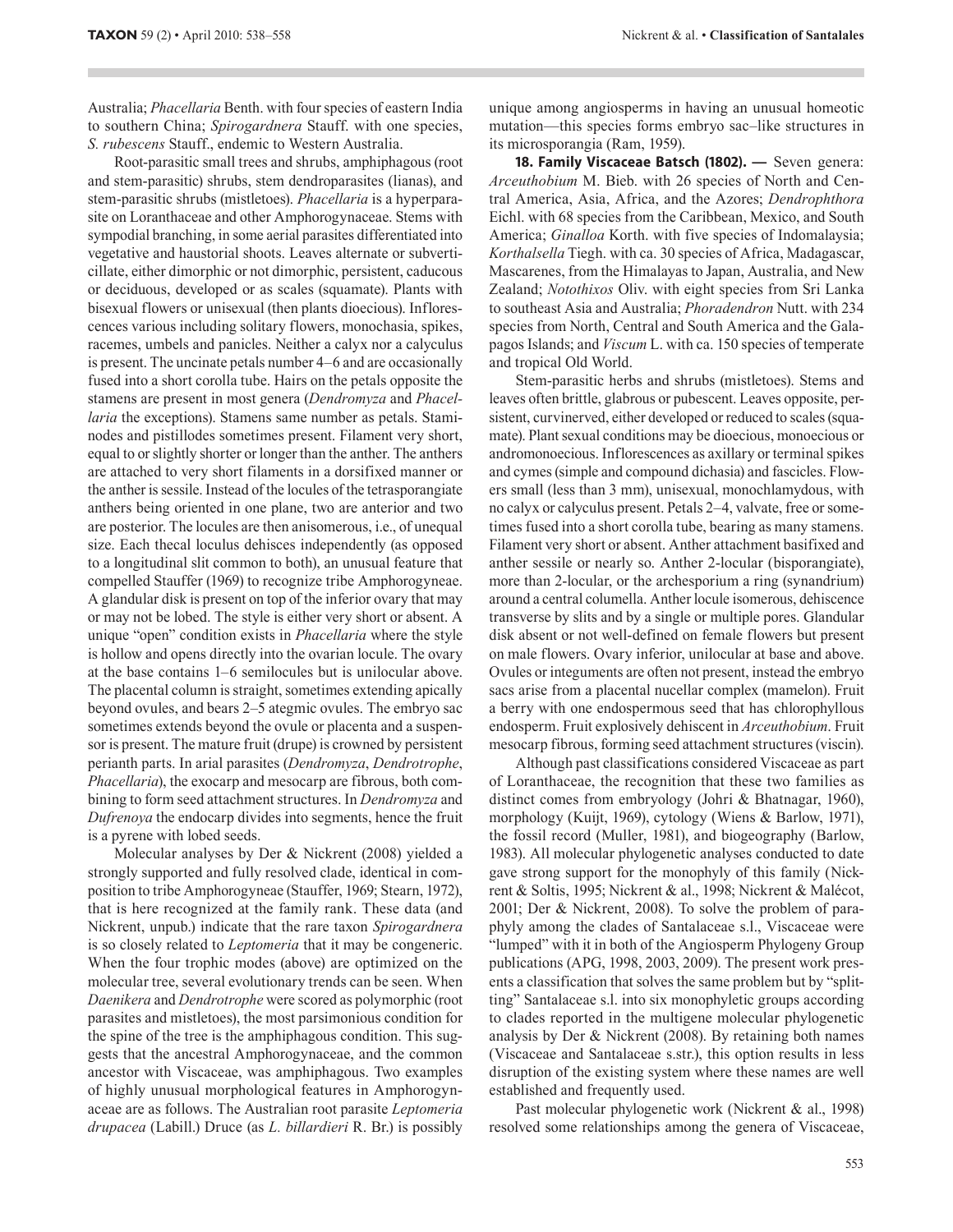e.g., *Viscum* + *Notothixos*, *Phoradendron* + *Dendrophthora*, *Korthalsella* + *Ginalloa* and *Arceuthobium*, but these four groups emerged from a polytomy. More recent work (Mathiasen & al., 2008) reported a study using two nuclear and two chloroplast genes where the *Viscum* + *Notothixos* clade was sister to the remaining taxa and the *Phoradendron* + *Dendrophthora* clade was sister to *Arceuthobium*. The latter relationship gains additional support from the pattern of deletions seen in chloroplast 16S-23S intergenic spacers (Nickrent & García, 2009). Molecular data from Ashworth (2000a,b) indicate both *Phoradendron* and *Dendrophthora* are paraphyletic. With additional taxon sampling the latter may be sunk into the former genus.

#### **PERSPECTIVES ON THE NEW SANTALALES CLASSIFICATION**

The clades representing all 18 families described in this work received maximum parsimony bootstrap values of 100 and Bayesian inference values of 1.0 in the various molecular phylogenetic studies (Der & Nickrent, 2008; Malécot & Nickrent, 2008; Vidal-Russell & Nickrent, 2008b). Thus, the primary principle of monophyly recommended by Backlund & Bremer (1998) has been adhered to for this rank. Moreover, the secondary principle of support for monophyly has also been followed as support values are high from multiple genes and two methods of analysis.

A modern but premolecular classification such as that of Cronquist (1981) recognized seven "core" families (excluding Balanophoraceae, Dipentodontaceae, and Medusandraceae) in Santalales: Olacaceae, Misodendraceae, Loranthaceae, Opiliaceae, Santalaceae, Eremolepidaceae and Viscaceae. The secondary principle that recommends maximizing stability (minimizing nomenclatural changes) is similar to Stevens' recommendation to preserve groups that are well-established in the literature. Two of the "core" santalalean families were para- or polyphyletic based on morphological and molecular analyses: Olacaceae s.l. and Santalaceae s.l. In both these cases monophyletic groups were split from the assemblages, but in neither case was the original family name lost. One family name, Eremolepidaceae, was not used because its three genera were well-embedded within Santalaceae s.str. Thus six of the seven "core" family names have been retained but in some cases their generic compositions altered. In addition to those six, twelve family names are now applied to clades that differ from those in Cronquist (1981): Erythropalaceae, Strombosiaceae, Coulaceae, Ximeniaceae, Aptandraceae, Octoknemaceae, Schoepfiaceae, Comandraceae\*, Thesiaceae, Cervantesiaceae\*, Nanodeaceae\*, and Amphorogynaceae\*. The four families marked with asterisks (\*) are proposed here for the first time. The remaining family names have previously been proposed and are being resurrected here.

The principle to maximize phylogenetic information and minimize redundancy was considered as well. For example, there is evidence that Strombosiaceae and Erythropalaceae may be a clade, but bootstrap support for this is low. Thus, to name this clade as a family would violate the primary principle of monophyly. Similarly, bootstrap support is too low to combine Thesiaceae and Cervantesiaceae. In several cases, support values along the portions of the molecular tree are low (polytomies), thus not providing full resolution of interfamilial relationships: Coulaceae, Ximeniaceae, Aptandraceae, Olacaceae, Octoknemaceae, Comandraceae, Thesiaceae, and Cervantesiaceae. Attempts to minimize redundancy with these families (i.e., "lump") would in most cases result in very morphologically heterogeneous assemblages, thus violating the recognizability principle. Similarly, we view the option, taken by APG, to lump Santalaceae s.l. and Viscaceae as undesirable because the resulting clade is extremely morphologically heterogeneous. If this option were taken, there would be little reason not to also include Opiliaceae. We consider the families that arise from polytomies *sedis mutabilis* (position changeable) and expect that their positions will stabilize with additional molecular analyses.

Considering family size, two families are monogeneric under this revised classification: Misodendraceae and Octoknemaceae. One could consider enlarging the former family (containing just *Misodendrum*) by including genera here listed under Schoepfiaceae, but the two families are so distinct morphologically this would be an undesirable action. Similarly, Octoknemaceae (containing just *Octoknema*) is morphologically distinct and, as discussed above, attempts to place this genus with Olacaceae s.l. or more derived groups have been thwarted. Its topological position on the phylogenetic tree, i.e., as sister to many families in the order, does not allow easy placement in a Linnaean classification. The tendency for monogeneric groups to occur as sister to species-rich clades is not unusual within angiosperms (Chase  $\&$  al., 2000). In situations such as this, Backlund & Bremer (1998) admit that circumscribing monogeneric families appears to be the best solution. Seven of the families contain only two or three genera. In most of these families, several of the component genera are also monospecific, thus suggesting these clades represent isolated and/or relictual cladogenic events.

We believe that the clades obtained from multigene molecular analyses represent the best current hypotheses for the evolutionary lineages within Santalales. From these clades we have proposed a revised classification of the order, yet the resulting families are, in some cases, more difficult to identify and circumscribe using morphological features. Numerous examples can be given where molecular phylogenetic methods have identified a strongly supported clade that lacks morphological synapomorphies (Chase & al., 2000; Smith & al., 2006), but recognition of the group is justified by assuming such synapomorphies (be they micromorphological, chemical or genomic) exist and remain to be discovered. We present below a key that uses available morphological information to identify the 18 families of Santalales. Especially for Olacaceae s.l. and Santalaceae s.l., anatomical and embryological features were sometimes employed because most macromorphological features are polymorphic among clades. Characters such as parasitism mode (stem vs. root), plant sexual condition, ovary position, petal hair tufts opposite stamens, seed viscin tissue, etc. have states that appear multiple times in different clades. As discussed in Der & Nickrent (2008), it seems this variation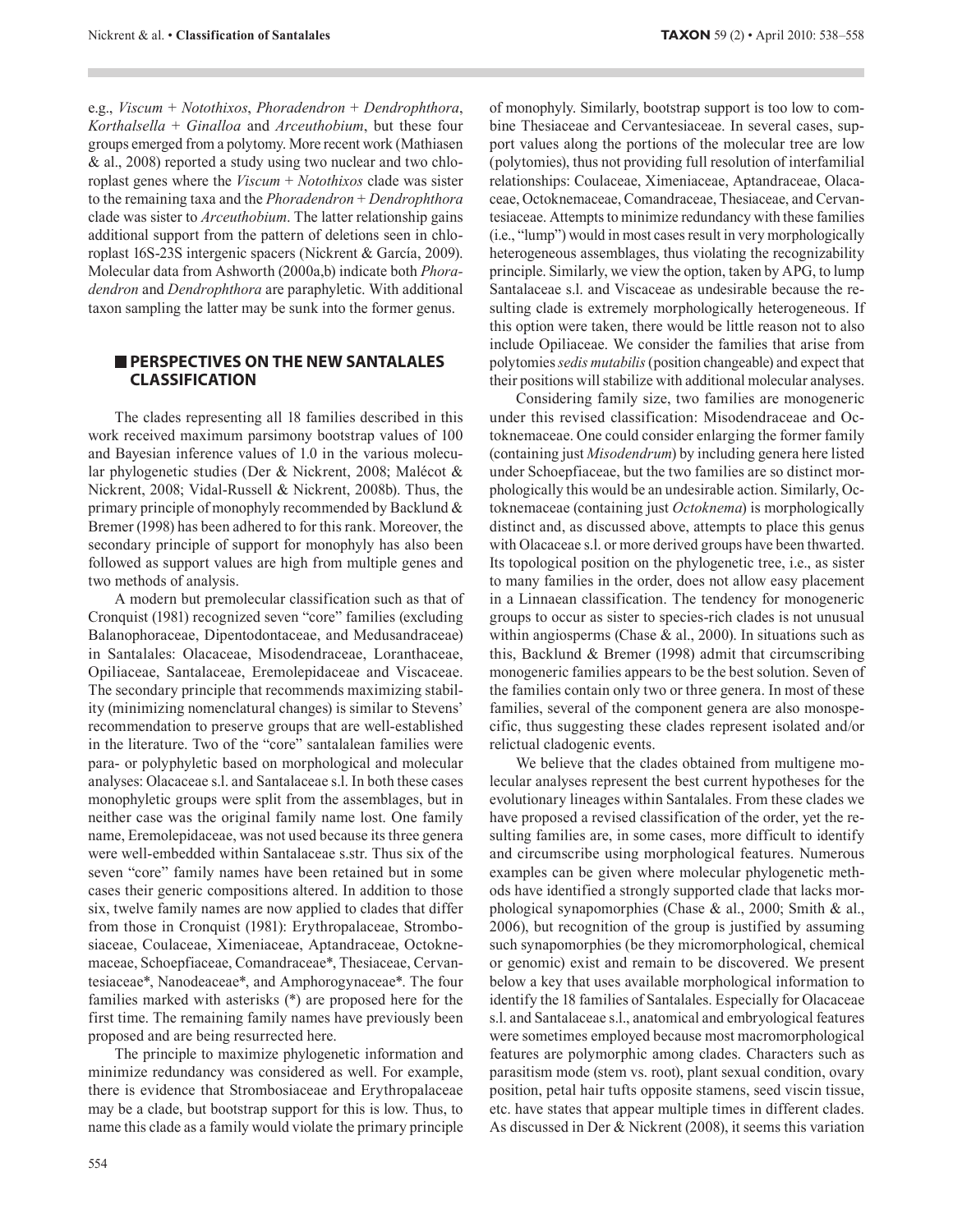is fractal in nature, in other words, similar themes appear repeated at different hierarchical levels. In general, unambiguous synapomorphies delimiting families and larger grouping are rare, thus characterization usually requires unique combinations of characters.

# **KEY TO SANTALALES FAMILIES**

|     | 1. Parasitic or not; flowers dichlamydous (except some Oc-                                 |
|-----|--------------------------------------------------------------------------------------------|
|     | toknema of Octoknemaceae); stamens equal to or greater                                     |
|     | in number than petals; ovules unitegmic or bitegmic; seeds                                 |
|     |                                                                                            |
| 1.  | Parasitic; flowers monochlamydous (sepals absent) or di-                                   |
|     | chlamydous (often with reduced sepals); stamen and petal                                   |
|     | numbers equal; ovules ategmic; seeds without a testa. . 8                                  |
|     | 2. Stellate pubescence present; flowers unisexual (plants di-                              |
|     | oecious); ovary inferiorOctoknemaceae                                                      |
|     | 2. Stellate pubescence absent; flowers bisexual (except Har-                               |
|     | mandia and Hondurodendron of Aptandraceae); ovary su-                                      |
|     | perior (except some Strombosia of Strombosiaceae)3                                         |
|     |                                                                                            |
| 3.  |                                                                                            |
|     | 4. Leaf dendritic hairs present; epidermal cells lignified;                                |
|     | leaves with schizogenous cavities; stamen whorls two or                                    |
|     |                                                                                            |
|     | 4. Leaf dendritic hairs absent; epidermal cells not lignified;                             |
|     | leaves without schizogenous cavities; stamen whorls one                                    |
|     |                                                                                            |
|     | 5. Epidermal cell druses present (except Scorodocarpus);                                   |
|     | sepals completely connate  Strombosiaceae                                                  |
|     | 5. Epidermal cell druses absent; sepals partially connate                                  |
|     |                                                                                            |
|     |                                                                                            |
|     |                                                                                            |
|     | 6. Inflorescence a simple umbel; calyx not accrescent                                      |
|     | Ximeniaceae                                                                                |
|     | 6. Inflorescences various but not a simple umbel; calyx ac-                                |
|     |                                                                                            |
| 7.  | Stamens in one whorl; anther dehiscence by pores or flaps;                                 |
|     | ovary 1- or 2-locular Aptandraceae                                                         |
| 7.  | Stamens (including staminodes) in two whorls; anther de-                                   |
|     | hiscence by slits; ovary 1-locular  Olacaceae                                              |
| 8.  | Stem-parasitic; fruit an achene bearing accrescent feathery                                |
|     | staminodes alternate with perianth lobes                                                   |
|     | Misodendraceae                                                                             |
|     | 8. Stem- or root-parasitic; fruit a drupe, 1-seeded berry, nutlet                          |
|     | $(not a plumose achen). \ldots \ldots \ldots \ldots \ldots \ldots \ldots$                  |
|     | 9. Distylous; floral bracts and bracteoles fused into a cup                                |
|     | in Quinchamalium and Schoepfia; petals connate into a                                      |
|     | tube; petal hairs opposite the stamens present in Arjona                                   |
|     |                                                                                            |
| 9.  | Not distylous; floral bracts and bracteoles (if present)                                   |
|     | separate; petals free or connate; petal hairs opposite the                                 |
|     |                                                                                            |
| 10. | Anterior and posterior anther locules of unequal size, each                                |
|     | thecum dehiscing transversely independently; petals with                                   |
| 10. | uncinate tips Amphorogynaceae<br>Anterior and posterior anther locules of equal size, each |

|     | thecum dehiscing by a common longitudinal slit or (in Vis-       |
|-----|------------------------------------------------------------------|
|     | cum) anthers fused with porose dehiscence; petals without        |
|     |                                                                  |
| 11. | Leaf cystoliths present (absent in Anthobolus); ovary su-        |
|     |                                                                  |
| 11. | Leaf cystoliths absent; ovary half or fully inferior 12          |
|     | 12. Calyx present as foliaceus sepals (female flowers of Buck-   |
|     |                                                                  |
|     |                                                                  |
|     | 13. Root and stem parasites; petal hairs opposite stamens ab-    |
|     | sent; seed with viscin tissue Loranthaceae                       |
|     | 13. Root parasites; petal hairs opposite stamens present (absent |
|     | in <i>Buckleya</i> ); seed without viscin tissue 14              |
|     | 14. Fruit mesocarp fleshy, endocarp wall bony or cartilagi-      |
|     |                                                                  |
| 14. | Mesocarp bony, endocarp parenchymatous or crusta-                |
|     |                                                                  |
| 15. | Embryo suspensor present Santalaceae                             |
| 15. |                                                                  |
| 16. | Stem-parasitic; phyllotaxy decussate; seed with viscin tis-      |
|     |                                                                  |
|     | 16. Root-parasitic; phyllotaxy alternate; seed without viscin    |
|     |                                                                  |
| 17. | Stems and leaves pubescent; trees or shrubs                      |
|     | Cervantesiaceae                                                  |
|     | 17. Stems and leaves glabrous; herbaceous perennials             |
|     |                                                                  |

# **ACKNOWLEDGEMENTS**

The molecular phylogenetic studies, which form the foundation of this work, represent the culmination of efforts by many individuals in addition to the coauthors. These include colleagues and students who assisted in laboratory work, scientists who collected and sent parasitic plant samples, and those who provided assistance with field work and data analyses. We are particularly grateful to Roy Gereau (Missouri Botanical Garden) who provided Latin translations of the new taxon descriptions.

# **LITERATURE CITED**

- **Agarwal, S.** 1963. Morphological and embryological studies in the family Olacaceae. I. *Olax* L. *Phytomorphology* 13: 185-196.
- **APG (Angiosperm Phylogeny Group).** 1998. An ordinal classification for the families of flowering plants. *Ann. Missouri Bot. Gard.* 85: 531-553.
- **APG (Angiosperm Phylogeny Group).** 2003. An update of the Angiosperm Phylogeny Group classification for the orders and families of flowering plants: APG II. *Bot. J. Linn. Soc.* 141: 399-436.
- **APG (Angiosperm Phylogeny Group).** 2009. An update of the Angiosperm Phylogeny Group classification for the orders and families of flowering plants: APG III. *Bot. J. Linn. Soc.* 161: 105-121.
- **Ashworth, V.E.T.M.** 2000a. Phylogenetic relationships in Phoradendreae (Viscaceae) inferred from three regions of the nuclear ribosomal cistron: I. Major lineages and paraphyly of *Phoradendron*. Syst. Bot. 25: 349-370.
- **Ashworth, V.E.T.M.** 2000b. Phylogenetic relationships in Phoraden-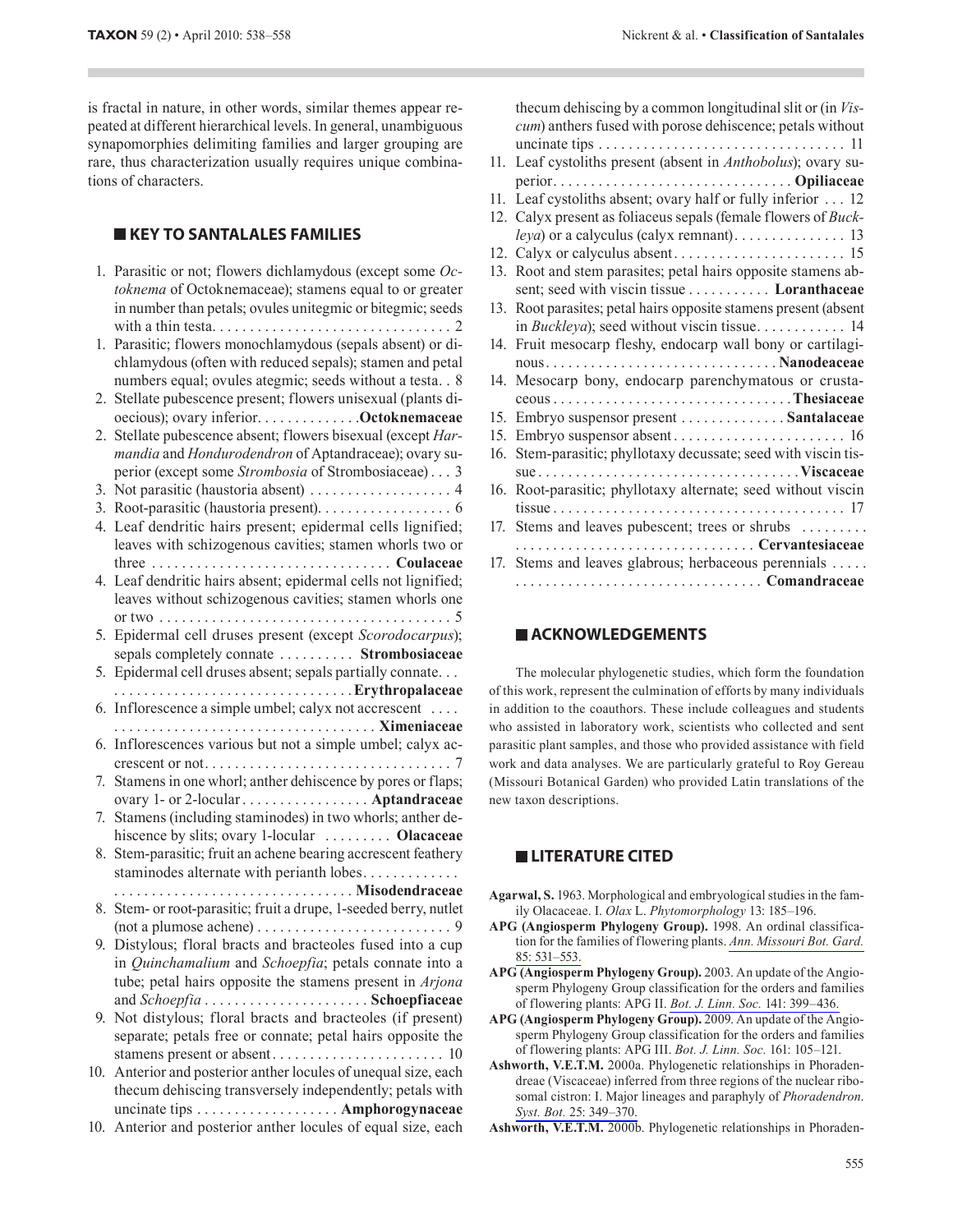dreae (Viscaceae) inferred from three regions of the nuclear ribosomal cistron: II. The North American species of *Phoradendron*. Aliso 19: 41-53.

- **Baas, P.** 1982. Leaf anatomy and classification of the Olacaceae, *Octoknema* and *Erythropalum*. *Allertonia* 3: 155-210.
- **Backlund, A. & Bremer, K.** 1998. To be or not to be: Principles of classification and monotypic plant families. *Taxon* 47: 391-400.
- **Baillon, H.M.** 1862. Deuxième mémoire sur les Loranthacées. *Adan*sonia 3: 50-128.
- **Barkman, T.J., McNeal, J.R., Lim, S.-H., Coat, G., Croom, H.B., Young, N.D. & dePamphilis, C.W.** 2007. Mitochondrial DNA suggests at least 11 origins of parasitism in angiosperms and reveals genomic chimerism in parasitic plants. *BMC Evol. Biol.* 7: 248.
- **Barlow, B.A.** 1966. A revision of the Loranthaceae of Australia and New Zealand. Austral. J. Bot. 14: 421-499.
- **Barlow, B.A.** 1983. Biogeography of Loranthaceae and Viscaceae. Pp. 19-45 in: Calder, D.M. & Bernhardt, P. (eds.), *The biology of mistletoes*. New York: Academic Press.
- Barlow, B.A. 1984. Loranthaceae. Pp. 68-131 in: George, A.S. (ed.), *Flora of Australia*. Canberra: Australian Government Publishing Service.
- **Barlow, B.A.** 1991. Conspectus of the genera *Scurrula* L. and *Taxillus* Tieghem (Loranthaceae) in the Malesian region. *Blumea* 36: 63–85.
- **Barlow, B.A.** 1995. New and noteworthy Malesian species of Loranthaceae. *Blumea* 40: 15-31.
- **Barlow, B.A. & Wiens, D.** 1973. The classification of the generic segregates of *Phrygilanthus* (= *Notanthera*) of the Loranthaceae. *Brittonia* 25: 26-39.

**Bentham, G. & Hooker, J.D.** 1883. *Genera plantarum*. London: Reeve.

- **Beyer, C., Forstreuter, W. & Weber, H.C.** 1989. Anatomical studies of haustorium ontogeny and remarkable mode of penetration of the haustorium in *Nuytsia floribunda* (Labill.) R. Br. *Bot. Acta*  102: 229-235.
- **Bhandari, N.N. & Vohra, S.C.A.** 1983. Embryology and affinities of Viscaceae. Pp. 69-86 in: Calder, M. & Bernhardt, P. (eds.), *The biology of mistletoes*. New York: Academic Press.
- **Bhatnagar, S.P. & Johri, B.M.** 1983. Embryology of Loranthaceae. Pp. 47-66 in: Calder, M. & Bernhardt, P. (eds.), *The biology of mistletoes*. New York: Academic Press.
- **Butaud, J.F., Raharivelomanana, P., Bianchini, J.P. & Gaydou, E.M.**  2008. *Santalum insulare* acetylenic fatty acid seed oils: Comparison within the *Santalum* genus. *J. Amer. Oil Chem. Soc.* 85: 353-356.
- **Calladine, A. & Pate, J.S.** 2000. Haustorial structure and functioning of the root hemiparasitic tree *Nuytsia floribunda* (Labill.) R. Br. and water relationships with its hosts. *Ann. Bot. (London)* 85: 723-732
- **Chase, M.W., Fay, M.F. & Savolainen, V.** 2000. Higher-level classification in the angiosperms: New insights from the perspective of DNA sequence data. *Taxon* 49: 685-704.
- **Cronquist, A.** 1981. *An integrated system of classification of flowering plants*. Bronx, New York: Columbia Univ. Press.
- **Dahlgren, R.** 1983. General aspects of angiosperm evolution and macrosystematics. *Nord. J. Bot.* 3: 119-149.
- **Danser, B.H.** 1931. The Loranthaceae of the Netherlands Indies. *Bull.*  Jard. Bot. Buitenzorg 11: 233-519.
- **Danser, B.H.** 1933. A new system for the genera of Loranthaceae-Loranthoideae: With a nomenclator for the Old World species of this subfamily. *Verh. Kon. Akad. Wetensch., Afd. Natuurk., Sect.*  2, 29: 1-128.
- **Dawson, G.** 1944. Las Santaláceas Argentinas. *Revista Mus. La Plata, Secc. Bot.* 6: 5-80.
- **Der, J.P. & Nickrent, D.L.** 2008. A molecular phylogeny of Santalaceae (Santalales). *Syst. Bot.* 33: 107-116.
- **Eichler, A.W.** 1878. *Blüthendiagramme*, vol. 2, reprint. Eppenhain: Koeltz, 1954.
- **Endress, P.K.** 1994. *Diversity and evolutionary biology of tropical flowers*. Cambridge: Cambridge Univ. Press.
- **Engler, A.** 1897a. Loranthaceae. Pp. 124–140 in: Engler, A. & Prantl, K. (eds.), *Die natürlichen Planzenfamilien*, vol. 1. Leipzig: Engelmann.
- **Engler, A.** 1897b. Myzodendraceae. Pp. 140–141 in: Engler, A. & Prantl, K. (eds.), *Die natürlichen Planzenfamilien*, vols. 2-4. Leipzig: Engelmann.
- Engler, A. 1897c. Olacaceae. Pp. 144-149 in: Engler, A. & Prantl, K. (eds.), *Die natürlichen Planzenfamilien*, vol. 1. Leipzig: Engelmann.
- **Engler, A. & Krause, K.** 1935. Loranthaceae. Pp. 98–203 in: Engler, A. & Prantl, K. (eds.), *Die natürlichen Planzenfamilien*, vol. 16b. Leipzig: Engelmann.
- **Fagerlind, F.** 1948. Beiträge zur Kenntnis der Gynäceummorphologie und Phylogenie der Santalales-Familien. *Svensk Bot. Tidskr.* 42: 1952229.
- **Feuer, S. & Kuijt, J.** 1978. Fine structure of mistletoe pollen: I. Eremolepidaceae, *Lepidoceras*, and *Tupeia*. *Canad. J. Bot*. 56: 2853-2864.
- **Feuer, S. & Kuijt, J.** 1985. Fine structure of mistletoe pollen: VI. Small flowered neotropical Loranthaceae. *Ann. Missouri Bot. Gard.* 72: 187-212.
- **Freudenstein, J.V.** 2005. Character-based phylogenetic classification: Taxa should be both ranked and monophyletic. *Taxon* 54: 1033-1035.
- **Harms, H.** 1935. Reihen Santalales, Aristolochiales, Balanophorales. Pp. 124 in: Engler, A. & Prantl, K. (eds.), *Die natürlichen Planzenfamilien*, vol. 16b. Leipzig: Engelmann.
- **Hiepko, P.** 2000. *Opiliaceae*. Flora Neotropica Monograph 82. Bronx, New York: The New York Botanical Garden.
- **Hieronymus, G.** 1889a. Santalaceae. Pp. 202–227 in: Engler, A. & Prantl, K. (eds.), *Die natürlichen Planzenfamilien*, vol. 3*.* Leipzig: Engelmann.
- Hieronymus, J. 1889b. Myzodendraceae. Pp. 198-202 in: Engler, A. & Prantl, K. (eds.), *Die natürlichen Planzenfamilien*, vol. 3. Leipzig: Engelmann.
- **Hilu, K., Borsch, T., Muller, K., Soltis, D., Soltis, P., Savolainen, V., Chase, M., Powell, M., Alice, L., Evans, R., Sauquet, H., Neinhuis, C., Slotta, T., Rohwer, J., Campbell, C. & Chatrou, L.** 2003. Angiosperm phylogeny based on *matK* sequence information. *Amer. J. Bot.* 90: 1758-1776.
- **Hoogland, R.D. & Reveal, J.L.** 2005. Index nominum familiarum plantarum vascularium. *Bot. Rev.* 7: 1-291
- **Hopkins, C.Y. & Chisholm, M.J.** 1969. Fatty acid components of some Santalaceae seed oils. *Phytochemistry* 8: 161-165.
- **Johri, B.M. & Bhatnagar, S.P.** 1960. Embryology and taxonomy of the Santalales I. Proc. Natl. Inst. Sci. India, B 26: 199-220.
- **Judd, W.S. & Olmstead, R.G.** 2004. A survey of tricolpate (eudicot) phylogenetic relationships. Amer. J. Bot. 91: 1627-1644.
- **Kuijt, J.** 1963. On the ecology and parasitism of the Costa Rican tree mistletoe, *Gaiadendron punctatum* (Ruiz and Pavón) G. Don. Canad. J. Bot. 41: 927-938.
- **Kuijt, J.** 1964. Critical observations on the parasitism of New World mistletoes. *Canad. J. Bot.* 42: 1243-1278.
- **Kuijt, J.** 1968. Mutual affinities of Santalalean families. *Brittonia* 20: 136–147.
- **Kuijt, J.** 1969. *The biology of parasitic flowering plants*. Berkeley: Univ. of California Press.
- **Kuijt, J.** 1981. Inflorescence morphology of the Loranthaceae: An evolutionary synthesis. *Blumea* 27: 1-73.
- **Kuijt, J.** 1982. Epicortical roots and vegetative reproduction in Loranthaceae (s.s.) of the New World. *Beitr. Biol. Pflanzen* 56: 307–316.
- **Kuijt, J.** 1985. Morphology, biology and systematic relationships of *Desmaria* (Loranthaceae). Pl. Syst. Evol. 151: 121-130.
- **Kuijt, J.** 1988. Monograph of Eremolepidaceae. *Syst. Bot. Monogr.*  $18: 1-60.$
- **Kuijt, J.** 1990. A second species of *Ligaria* (Loranthaceae). *Brittonia* 42: 66-69.
- **Kuijt, J.** 2003. Monograph of *Phoradendron* (Viscaceae). *Syst. Bot. Monogr.* 66: 643.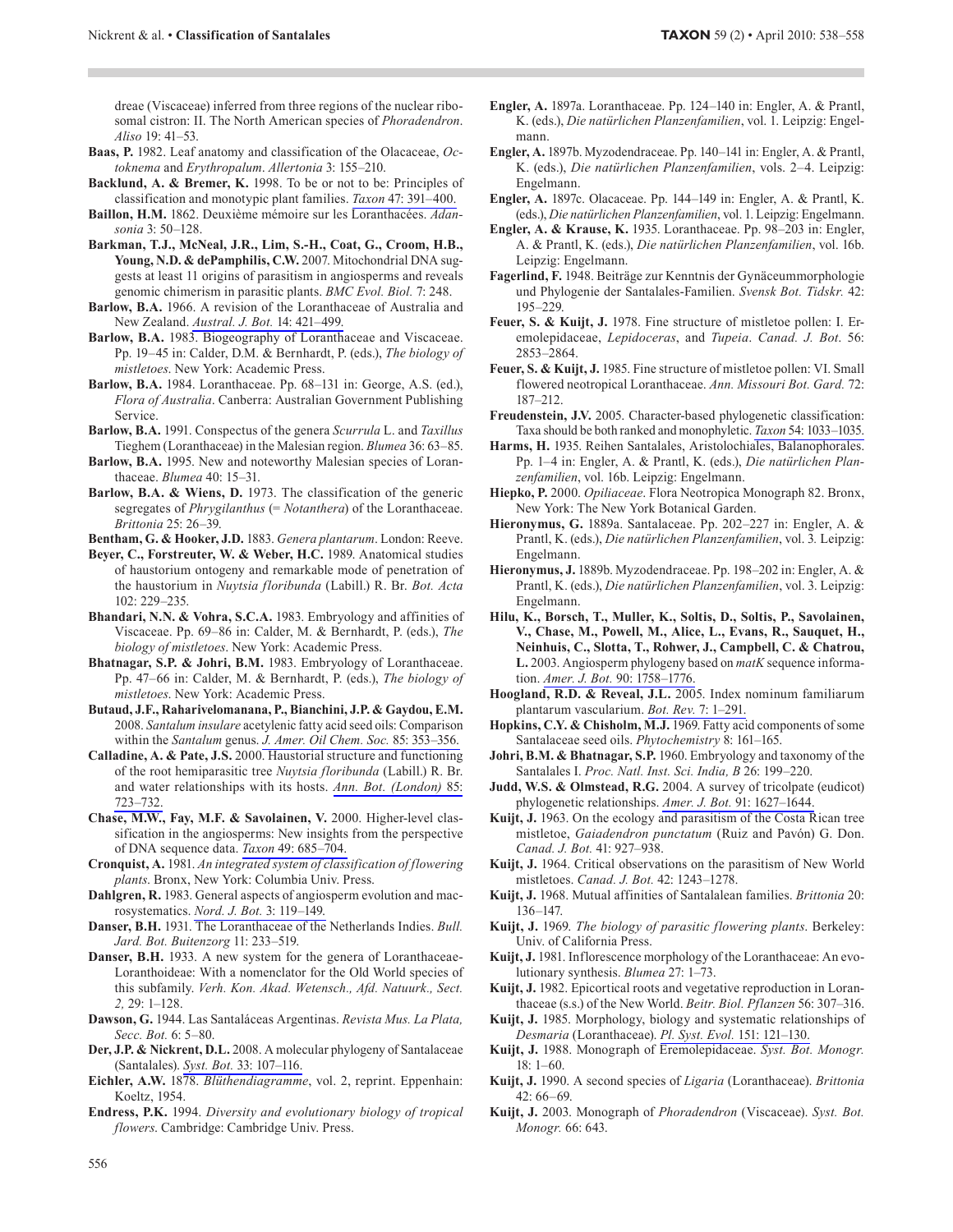- **Lee, S.-K.** 1980. *Malania*: A new genus of oil-yielding plant. *Bull. Bot. Lab. N.E. Forest. Inst., Harbin* 6: 67-72.
- **Lobreau-Callen, D.** 1980. Caractéres comparés du pollen des Icacinaceae et des Olacaceae. Adansonia 20: 29-89.
- Lobreau-Callen, D. 1982. Structures et affinités polliniques des Cardiopterygaceae, Dipentodontaceae, Erythropalaceae et Octoknemataceae. *Bot. Jahrb. Syst.* 103: 371-412.
- Louis, J. & Léonard, J. 1948. Octoknemaceae. Pp. 288-293 in: *Flore du Congo Belge et du Ruanda-Urundi: Spermatophytes*, vol. 1. Bruxelles: Comite Executif de la Flore du Congo-Belge & Jardin Botanique de l'Etat.
- **Maas, P.J.M., Baas, P., Boesewinkel, F.D., Hiepko, P., Lobreau-Callen, D., van den Oever, L. & ter Welle, B.J.H.** 1992. The identity of "Unknown Z": Maburea Maas, a new genus of Olacaceae in Guyana. *Bot. Jahrb. Syst.* 114: 275-291.
- **Maheshwari, P., Johri, B.M. & Dixit, S.N.** 1957. The floral morphology and embryology of the Loranthoideae (Loranthaceae). *J. Madras Univ.* 27: 121-136.
- **Maheshwari, P. & Singh, B.** 1952. Embryology of *Macrosolen cochinchinensis. Bot. Gaz.* 113: 20-32.
- **Malécot, V. & Nickrent, D.L.** 2008. Molecular phylogenetic relationships of Olacaceae and related Santalales. *Syst. Bot.* 33: 97–106.
- **Malécot, V., Nickrent, D.L., Baas, P., van den Oever, L. & Lobreau-Callen, D.** 2004. A morphological cladistic analysis of Olacaceae. *Syst. Bot.* 29: 569-586.
- **Mathiasen, R.L., Nickrent, D.L., Shaw, D.C. & Watson, D.M.** 2008. Mistletoes: Pathology, systematics, ecology, and management. *Pl. Dis.* 92: 988-1006.
- **McNeill, J., Barrie, F.R., Burdet, H.M., Demoulin, V., Hawksworth, D.L., Marhold, K., Nicolson, D.H., Prado, J., Silva, P.C., Skog, J.E., Wiersema, J.H. & Turland, N.J. (eds.).** 2006. *International code of botanical nomenclature (Vienna Code): Adopted by the Seventeenth International Botanical Congress Vienna, Austria, July 2005*. Regnum Vegetabile 146. Gantner: Ruggell.
- Mildbread, J. 1935. Octoknemaceae. Pp. 42-45 in: Engler, A. & Prantl, K. (eds.), *Die natürlichen Planzenfamilien*, vol. 16b. Leipzig: Engelmann.
- **Moore, M., Bell, C., Soltis, P.S. & Soltis, D.E.** 2008. Analysis of an 83-gene, 86-taxon plastid genome data set resolves relationships among several recalcitrant deep-level eudicot lineages. Abstract 203, Botany 2008, University of British Columbia, Vancouver, B.C. http://2008.botanyconference.org/engine/search/index.php? func=detail&aid=203.
- **Muller, J.** 1981. Fossil pollen records of extant angiosperms. *Bot. Rev.* 47: 1-142.
- **Nickrent, D.L.** 2002. Mistletoe phylogenetics: Current relationships gained from analysis of DNA sequences. Pp. 48-57 in: Angwin, P. (ed.), *Proceedings of the Forty-eighth Annual Western International Forest Disease Work Conference*. Redding: USDA Forest Service.
- **Nickrent, D.L., Der, J.P. & Anderson, F.E.** 2005. Discovery of the photosynthetic relatives of the "Maltese mushroom" *Cynomorium*. *BMC Evol. Biol.* 5: 38.
- **Nickrent, D.L. & Duff, R.J.** 1996. Molecular studies of parasitic plants using ribosomal RNA. Pp. 28-52 in: Moreno, M.T., Cubero, J.I., Berner, D., Joel, D., Musselman, L.J. & Parker, C. (eds.), *Advances in parasitic plant research*. Cordoba: Junta de Andalucia, Dirección General de Investigación Agraria.
- **Nickrent, D.L., Duff, R.J., Colwell, A.E., Wolfe, A.D., Young, N.D., Steiner, K.E. & dePamphilis, C.W.** 1998. Molecular phylogenetic and evolutionary studies of parasitic plants. Pp. 211-241 in: Soltis, D.E., Soltis, P.S. & Doyle, J.J. (eds.), *Molecular systematics of plants II: DNA sequencing*, 2nd ed. Boston: Kluwer Academic Publishers.
- **Nickrent, D.L. & Franchina, C.R.** 1990. Phylogenetic relationships of the Santalales and relatives. *J. Molec. Evol.* 31: 294-301.
- **Nickrent, D.L. & García, M.A.** 2009. On the brink of holoparasitism:

Plastome evolution in dwarf mistletoes (*Arceuthobium*, Viscaceae). *J. Molec. Evol.* 68: 603-615.

- Nickrent, D.L., García, M.A. & Mucina, L. 2008. A phylogeny of *Thesium* (Santalaceae) using nuclear ribosomal ITS sequences. Abstract 239, Botany 2008, University of British Columbia, Vancouver, B.C. http://2008.botanyconference.org/engine/search/index .php?func=detail&aid=239.
- **Nickrent, D.L. & Malécot, V.** 2001. A molecular phylogeny of Santalales. Pp. 69-74 in: Fer, A., Thalouarn, P., Joel, D.M., Musselman, L.J., Parker, C. & Verkleij, J.A.C. (eds.), *7th International Parasitic Weed Symposium: Proceedings*. Nantes: Faculté des Sciences, Université de Nantes.
- **Nickrent, D.L. & Soltis, D.E.** 1995. A comparison of angiosperm phylogenies based upon complete 18S rDNA and *rbcL* sequences. *Ann. Missouri Bot. Gard.* 82: 208-234.
- **Norton, D.A.** 1991. *Trilepidea adamsii*: An obituary for a species. *Cons. Biol.* 5: 52–57.
- **Orhan, D.D. & Orhan, I.** 2006. Fatty acid composition of *Viscum album* subspecies from Turkey. *Chem. Nat. Compounds* 42: 641–644.
- **Patil, D. & Pai, R.** 1984. The floral anatomy of *Olax scandens* Roxb. (Olacaceae). *Indian Bot. Reporter* 3: 10-14.
- Pennisi, E. 2001. Linnaeus's last stand? *Science* 291: 2304-2307.
- **Piehl, M.A.** 1965. The natural history and taxonomy of *Comandra* (Santalaceae). Mem. Torrey Bot. Club 22: 1-97.
- Pilger, R. 1935. Santalaceae. Pp. 52-91 in: Engler, A. & Prantl, K. (eds.), *Die natürlichen Pflanzenfamilien*, vol. 16b. Leipzig: Engelmann.
- **Polhill, R. & Wiens, D.** 1998. *Mistletoes of Africa*. Kew: Royal Botanic Gardens.
- Qiu, H. & Gilbert, M.G. 2003. Loranthaceae. Pp. 220-239 in: Wu, Z.Y., Raven, P.H. & Hong, D.Y. (eds.), *Flora of China*, vol. 5, *Ulmaceae through Basellaceae*. Beijing: Science Press; St. Louis: Missouri Botanical Garden Press.
- **Ram, M.** 1957. Morphological and embryological studies in the family Santalaceae: I. *Comandra umbellata* (L.) Nutt. *Phytomorphology*  $7: 24 - 35.$
- **Ram, M.** 1959. Occurrence of embryo sac-like structures in the microsporangia of *Leptomeria billardierii* R. Br. *Nature (London)* 184: 914-915.
- **Rao, L.N.** 1942. Studies in the Santalaceae. *Ann. Bot.* 6: 151–175.
- **Reed, C.F.** 1955. The comparative morphology of the Olacaceae, Opiliaceae, and Octoknemaceae. Mem. Soc. Brot. 10: 29-79.
- Reveal, J. (1997–). *Indices nominum supragenericorum plantarum vascularium: Alphabetical listing by family of validly published suprageneric names*. http://www.plantsystematics.org/reveal/pbio/ fam/sgindex.html.
- **Rogers, Z.S., Nickrent, D.L. & Malécot, V.** 2008. *Staufferia* and *Pilgerina*: Two new arborescent genera of Santalaceae from Madagascar. Ann. Missouri Bot. Gard. 95: 391-404.
- **Ronse De Craene, L.P.** 2007. Are petals sterile stamens or bracts? The origin and evolution of petals in the core eudicots. *Ann. Bot. (London)* 100: 621-630.
- **Ronse De Craene, L.P., Smets, E.F. & Vanvinckenroye, P.** 1998. Pseudodiplostemony, and its implications for the evolution of the androecium in the Caryophyllaceae. *J. Pl. Res.* 111: 25–43.
- **Schaeppi, H.** 1942. Morphologische und entwicklungsgeschichtliche Untersuchungen an den Blüten von *Thesium*. *Mitt. Naturwiss. Ges. Winterhur* 23: 41-61.
- **Schultze-Motel, W.** 1964. Reihe Santalales (including Olacales). Pp. 64–72 in: Melchior, H. (ed.), *A. Engler's Syllabus der Pflanzenfamilien*. Berlin: Borntraeger.
- Skottsberg, C. 1935. Myzodendraceae. Pp. 92-97 in: Engler, A. & Prantl, K. (eds.), *Die natürlichen Planzenfamilien*, vol. 16b. Leipzig: Engelmann.
- **Sleumer, H.O.** 1935a. Olacaceae. Pp. 5–32 in: Engler, A. & Prantl, K. (eds.), *Die natürlichen Planzenfamilien*, vol. 16b. Leipzig: Engelmann.
- **Sleumer, H.O.** 1935b. Opiliaceae. Pp. 33-41 in: Engler, A. & Prantl, K.